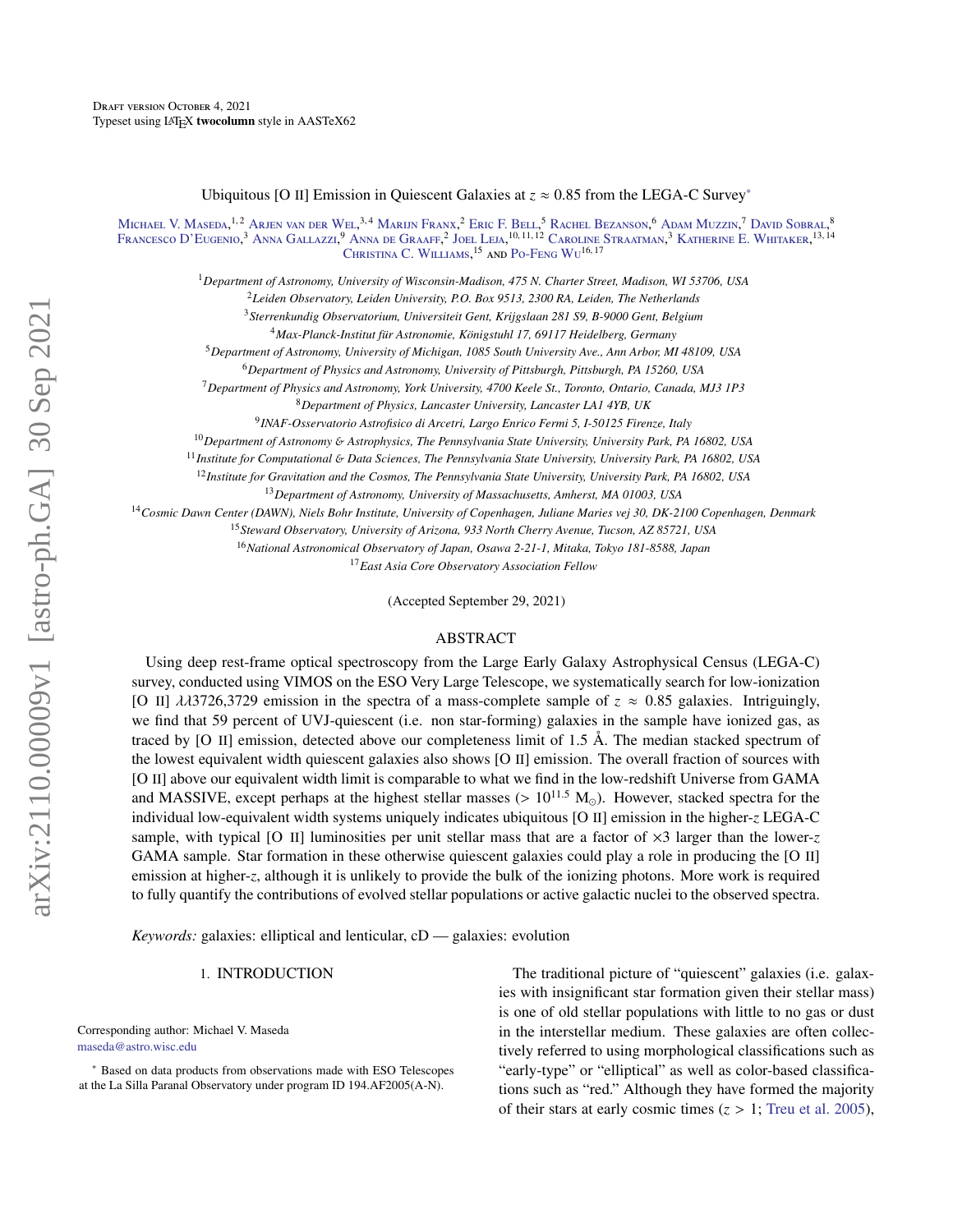many observations show that they might not be truly "red and dead," even many Gyr after the peak of their star formation activity. Namely, many of these galaxies still contain reservoirs of ionized or neutral gas (e.g. [Gallagher et al.](#page-14-0) [1975;](#page-14-0) [Heckman](#page-14-1) [1980;](#page-14-1) [Sarzi et al.](#page-14-2) [2006;](#page-14-2) [Annibali et al.](#page-13-0) [2010;](#page-13-0) [Serra](#page-14-3) [et al.](#page-14-3) [2012;](#page-14-3) [Belfiore et al.](#page-13-1) [2016;](#page-13-1) [Spilker et al.](#page-15-1) [2018\)](#page-15-1), although the exact frequency in the full population is not well known. The presence of ionized gas in particular implies the presence of a source of ionizing photons in addition to a cool, old stellar population [\(Code](#page-14-4) [1969\)](#page-14-4). This could be due to young stars from low levels of ongoing star formation and/or hot, evolved stars, with limited observational evidence supporting both possibilities.

In the case of young stars, recent episodes of star formation in otherwise quiescent galaxies are inferred based on e.g. mass-to-light ratios [\(Treu et al.](#page-15-2) [2002\)](#page-15-2), and in some cases "rejuvenation" events are discovered, where the galaxy temporarily moves from the red sequence to the blue cloud (e.g. in 16% of quiescent galaxies at  $z \approx 0.8$ ; [Chauke et al.](#page-14-5) [2019,](#page-14-5) see also [Akhshik et al.](#page-13-2) [2021\)](#page-13-2). [Schawinski et al.](#page-14-6) [\(2007\)](#page-14-6) show that some star formation is occurring in 30% of bright ( $M_r$  < −21.5) 0.05 < *z* < 0.10 early-type galaxies, and [Treu et al.](#page-15-0) [\(2005\)](#page-15-0) show that the fractional contribution of secondary episodes of star formation increases with decreasing galaxy mass (from  $\langle 1\%$  for masses above  $10^{11.5}$  $M<sub>o</sub>$  to 20–40% below 10<sup>11</sup> M<sub>o</sub>; see also [Kaviraj et al.](#page-14-7) [2007;](#page-14-7) [Thomas et al.](#page-15-3) [2010;](#page-15-3) Salvador-Rusiñol et al. [2020\)](#page-14-8).

Theoretical models predict that evolved stars with ages greater than 100 Myr can also produce these ionizing photons [\(Greggio & Renzini](#page-14-9) [1990;](#page-14-9) [Binette et al.](#page-13-3) [1994\)](#page-13-3). Specifically, these are the broad classes of extreme horizontal branch (EHB) or post-asymptotic giant branch (post-AGB) stars, otherwise referred to as "hot low-mass evolved stars" [\(Cid](#page-14-10) [Fernandes et al.](#page-14-10) [2011\)](#page-14-10). Various models of composite stellar populations include different prescriptions for the duration and incidence rate of stars in these evolutionary phases, with wildly different predictions for the contribution to the total ionizing photon output (e.g. [Maraston et al.](#page-14-11) [2006;](#page-14-11) [Kriek et al.](#page-14-12) [2010\)](#page-14-12).

Many authors have used observations of the "UV upturn" or "UV-excess" as a way of identifying systems with copious amounts of ionizing photons [\(Yi](#page-15-4) [2008,](#page-15-4) and references therein). This is an observed "excess" of ultraviolet (UV) photons (1000−2500 Å in the restframe) compared to the optical continuum produced by predominantly old stars. Since the average stellar population is younger at higher-*z* [\(Gal](#page-14-13)[lazzi et al.](#page-14-13) [2014\)](#page-14-13), galaxies will have fewer evolved low-mass stars. Therefore, if these stars are the primary contributors to the UV luminosity then one would expect to see a decrease in the fraction of galaxies with a UV-excess with increasing redshift. [Le Cras et al.](#page-14-14) [\(2016\)](#page-14-14) and [Ali et al.](#page-13-4) [\(2018\)](#page-13-4) find this decrease out to  $z \approx 0.7$  in galaxies with stellar masses in excess of  $10^{11.5}$  M<sub>o</sub>. However, other authors have suggested that the UV photons do not need to come from "exotic" stellar evolutionary phases (e.g. EHB or binaries), but instead can be produced by combinations of young and old stellar populations [\(Werle et al.](#page-15-5) [2020\)](#page-15-5). Indeed, [Dantas et al.](#page-14-15) [\(2021\)](#page-14-15) find that "passive" galaxies with a UV-excess have less recent star formation, are redder, and are more metal-rich.

Problematically, using the UV alone is not enough to truly disentangle the contributions of recent star formation and evolved stellar populations (e.g. [Maraston & Thomas](#page-14-16) [2000\)](#page-14-16), particularly as the standard selection based on *NUV*−*r* colors only isolate the most extreme cases of the UV upturn. Spectroscopy is an important complement to photometric studies, where (low-ionization) emission lines such as [O II], H $\beta$ , or H $\alpha$  also serve as signposts of ionized gas. [Herpich](#page-14-17) [et al.](#page-14-17) [\(2018\)](#page-14-17) differentiate between early-type galaxies with and without emission lines at  $z < 0.095$ , finding that the excess UV luminosity in the former can be attributed to more recent star formation (0.1−5 Gyr) even though both classes have similar levels of ionizing photon production from their old stars (see also [Cid Fernandes et al.](#page-14-10) [2011\)](#page-14-10). Taken together with the decreased incidence of UV-upturn galaxies, this would imply that more recent star formation is occurring in the quiescent population at higher-*z*. This in turn implies a predicted increased incidence rate of "liny" quiescent galaxies at higher-*z*.

Despite the crucial additional information that spectroscopy can provide, it is more difficult to obtain due to the required S/N values. Moreover, emission lines produced by extremely low levels of star formation or by evolved stars are predicted to have low equivalent widths (EWs), typically  $\leq$  5 Å depending on the line (cf. the [O II] detection threshold of  $\approx$  5 Å in [Dressler et al.](#page-14-18) [1999;](#page-14-18) [Treu et al.](#page-15-2) [2002;](#page-15-2) [Lemaux](#page-14-19) [et al.](#page-14-19) [2010;](#page-14-19) [Rudnick et al.](#page-14-20) [2017;](#page-14-20) [Williams et al.](#page-15-6) [2017,](#page-15-6) see also the discussion in [Moresco et al.](#page-14-21) [2013\)](#page-14-21). Hence, many current spectroscopic studies of quiescent galaxies are typically restricted to the low-*z* Universe (e.g.  $z \le 0.1$  [Herpich et al.](#page-14-17) [2018;](#page-14-17) [Werle et al.](#page-15-5) [2020\)](#page-15-5). At higher redshifts they are mostly limited to small samples (e.g. < 10 objects; [Brown et al.](#page-14-22) [2003;](#page-14-22) [Bezanson et al.](#page-13-5) [2013;](#page-13-5) [Gallazzi et al.](#page-14-13) [2014;](#page-14-13) [Newman](#page-14-23) [et al.](#page-14-23) [2018;](#page-14-23) [Schreiber et al.](#page-14-24) [2018\)](#page-14-24), rely on spectral stacking to obtain an averaged result for all the galaxies in the sample [\(Gobat et al.](#page-14-25) [2017\)](#page-14-25), and/or only probe the most massive galaxies (e.g.  $M_{\star} > 10^{11.5}$  M<sub>o</sub>; [Le Cras et al.](#page-14-14) [2016\)](#page-14-14). Selection effects also hamper simple interpretations of the results since these samples are also selected heterogeneously: [Her](#page-14-17)[pich et al.](#page-14-17) [\(2018\)](#page-14-17) use a morphological criteria in combination with a cut at  $EW_{\text{H}\alpha}$  < 3 Å; [Werle et al.](#page-15-5) [\(2020\)](#page-15-5) use the same morphological cut but also cut in *NUV* − *r* color; [Williams](#page-15-6) [et al.](#page-15-6) [\(2017\)](#page-15-6) utilize a different morphological cut in addition to a cut in specific star formation rate; [Lemaux et al.](#page-14-19) [\(2010\)](#page-14-19)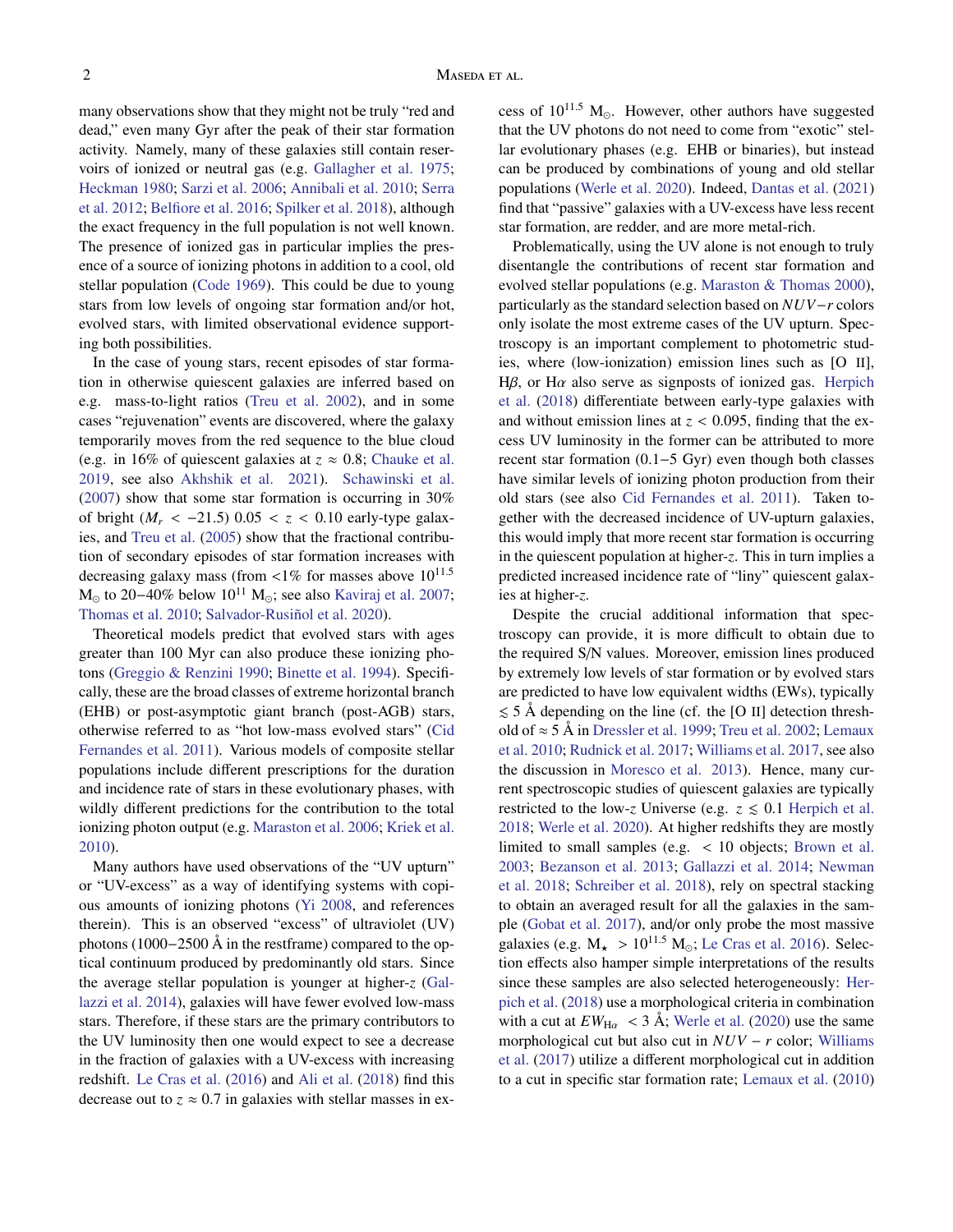cut in  $i' - z'$  versus  $z'$ ; and [Le Cras et al.](#page-14-14) [\(2016\)](#page-14-14) cut in  $g - i$ <br>color and IIV derived stellar age color and UV-derived stellar age.

The first step in understanding the ionizing source(s) in these galaxies is understanding the prevalence of emission lines in a homogeneously-selected sample. Once the incidence rate is established, analyzing the variation in those signatures with other properties (such as the total stellar mass of the galaxy or the spatial distribution of the features) can help to determine the relative contributions of different production mechanisms. Here, we establish the incidence rate of the low-ionization [O II] emission line out to  $z \approx 1$ . [O II] in particular is the key emission line to study since it is observed to trace more massive galaxies and recovers more of the "less active" population of galaxies at  $z \geq 1$  compared to Balmer lines [\(Khostovan et al.](#page-14-26) [2016\)](#page-14-26). Deep, high-resolution spectroscopy is required to accurately measure [O II] (and  $H\beta$ ) at low EWs, where Balmer absorption features can significantly impact the observed line flux and hence a high continuum S/N is necessary.

The advent of deep spectroscopic surveys, like the Large Early Galaxy Astrophysical Census (LEGA-C) survey conducted with the VIMOS instrument on the ESO Very Large Telescope [\(van der Wel et al.](#page-15-7) [2016\)](#page-15-7), now allows us to measure faint emission lines systematically in representative populations of galaxies at moderate redshifts. In particular, LEGA-C offers high continuum S/N ( $\approx 20 \text{ Å}^{-1}$ ), high spectral resolution ( $R \approx 3500$ ), and spectral coverage of [O II] over the redshift range  $0.6 < z < 1.1$  for a mass-complete sample of galaxies. This redshift range, when the Universe was approximately half of its current age, is when the population of massive quiescent galaxies observed locally is building up most rapidly [\(Bell et al.](#page-13-6) [2004;](#page-13-6) [Faber et al.](#page-14-27) [2007\)](#page-14-27). LEGA-C therefore presents us with a unique opportunity to assess the strength and prevalence of [O II] emission with the aim of understanding the prevalence of ionizing sources in these apparently "quiescent" systems.

<span id="page-2-0"></span>This paper is organized as follows. In Section [2](#page-2-0) we introduce our sample, drawn from the LEGA-C survey, and describe how we separate star-forming from quiescent galaxies. We describe our methodology for fitting emission lines like [O II]. We present the resulting sample and discuss the relevance and caveats in Section [3](#page-3-0) and compare our results to those derived from the GAMA survey of the low-*z* Universe in Section [4.](#page-8-0) Finally, we make concluding remarks and outlining future work in Section [5.](#page-12-0) We adopt a flat ΛCDM cosmology ( $\Omega_m$  = 0.3,  $\Omega_{\Lambda}$  = 0.7, and H<sub>0</sub> = 70 km s<sup>-1</sup> Mpc<sup>−</sup><sup>1</sup> ), AB magnitudes [\(Oke](#page-14-28) [1974\)](#page-14-28), and a [Chabrier](#page-14-29) [\(2003\)](#page-14-29) initial mass function throughout. We also adopt the convention that emission line EWs (measured in Å) are positive.

Our spectra come from the third data release (DR3) of the LEGA-C survey (A. van der Wel et al., ApJS in press.), containing 4081 spectra of 3741 individual galaxies. We remove any galaxies with significant X-ray or radio fluxes [\(Civano et al.](#page-14-30)  $2016$ ; Barišić et al.  $2017$ ) as they could plausibly have spectral contamination from an active galactic nucleus (AGN). As the spectral coverage varies across the VI-MOS field-of-view, requiring spectral coverage of [O II] does not directly translate into a redshift selection. The 2019 unique galaxies in the  $K_s$ -selected (mass-complete) sample with spectral coverage of [O II] range from  $z = 0.57 - 1.44$ , with a median  $\langle z \rangle = 0.85$ .

To separate our sample into star-forming and quiescent galaxies, we utilize the UVJ selection of [Whitaker et al.](#page-15-8) [\(2011\)](#page-15-8). This selection differentiates between old stellar populations and dust extinction by using two (restframe) colors:  $(U - V)$  and  $(V - J)$ . We determine the restframe colors for the LEGA-C galaxies using their spectroscopic redshifts and the results from the EAZY code [\(Brammer et al.](#page-13-8) [2008\)](#page-13-8) applied to the UltraVISTA DR4 photometric catalog [\(McCracken](#page-14-31) [et al.](#page-14-31) [2012;](#page-14-31) [Muzzin et al.](#page-14-32) [2013\)](#page-14-32). Applying the UVJ selection yields 843 quiescent galaxies and 1176 star-forming galaxies. Using Prospector [\(Leja et al.](#page-14-33) [2017;](#page-14-33) [Johnson et al.](#page-14-34) [2019\)](#page-14-34) to fit the observed *B* through *J* plus 24  $\mu$ m photometry from [Muzzin et al.](#page-14-32) [\(2013\)](#page-14-32) with revised zero points (A. van der Wel et al. submitted), we find that the median specific star formation rates (star formation rate per unit stellar mass; sSFR) are 10<sup>−</sup>11.<sup>9</sup> yr<sup>−</sup><sup>1</sup> for the quiescent galaxies and 10<sup>−</sup>9.<sup>6</sup> yr<sup>−</sup><sup>1</sup> for the star-forming galaxies.

### 2.1. *Measurements of [O II]*

<span id="page-2-2"></span>We must model the stellar continuum and its associated absorption features while fitting [O II] since the line is close in wavelength to high-order Balmer absorption lines (i.e. H13 at 3734.37 Å). To do so, we fit the stellar continuum for each galaxy using the pPXF code [\(Cappellari & Emsellem](#page-14-35) [2004;](#page-14-35) [Cappellari](#page-14-36) [2012,](#page-14-36) [2017\)](#page-14-37), fixed to the LEGA-C redshift. The stellar continuum is modeled with the empirical stellar popu-lation templates of [Vazdekis et al.](#page-15-9)  $(2010)^1$  $(2010)^1$  $(2010)^1$ . Further details of the stellar continuum fits can be found in [van der Wel](#page-15-7) [et al.](#page-15-7) [\(2016\)](#page-15-7), [Bezanson et al.](#page-13-9) [\(2018\)](#page-13-9), and [Straatman et al.](#page-15-10) [\(2018\)](#page-15-10). Example spectra, including the best-fit stellar continuum model, are shown in Figure [1.](#page-3-1) After fitting the stellar continuum, we subtract the best-fit model from the 1D spectrum and run Platefit [\(Tremonti et al.](#page-15-11) [2004;](#page-15-11) [Brinchmann](#page-14-38) [et al.](#page-14-38) [2004;](#page-14-38) [Gunawardhana et al.](#page-14-39) [2020\)](#page-14-39) to simultaneously fit the emission lines, again fixed to the LEGA-C redshift but allowing for a  $\pm$  300 km s<sup>-1</sup> velocity offset between the Balmer lines and the forbidden lines (such as [O II]). Equiv-

<span id="page-2-1"></span> $1$  Our results are qualitatively similar if we instead choose to use other stellar population models: see Section [3.3.2.](#page-7-0)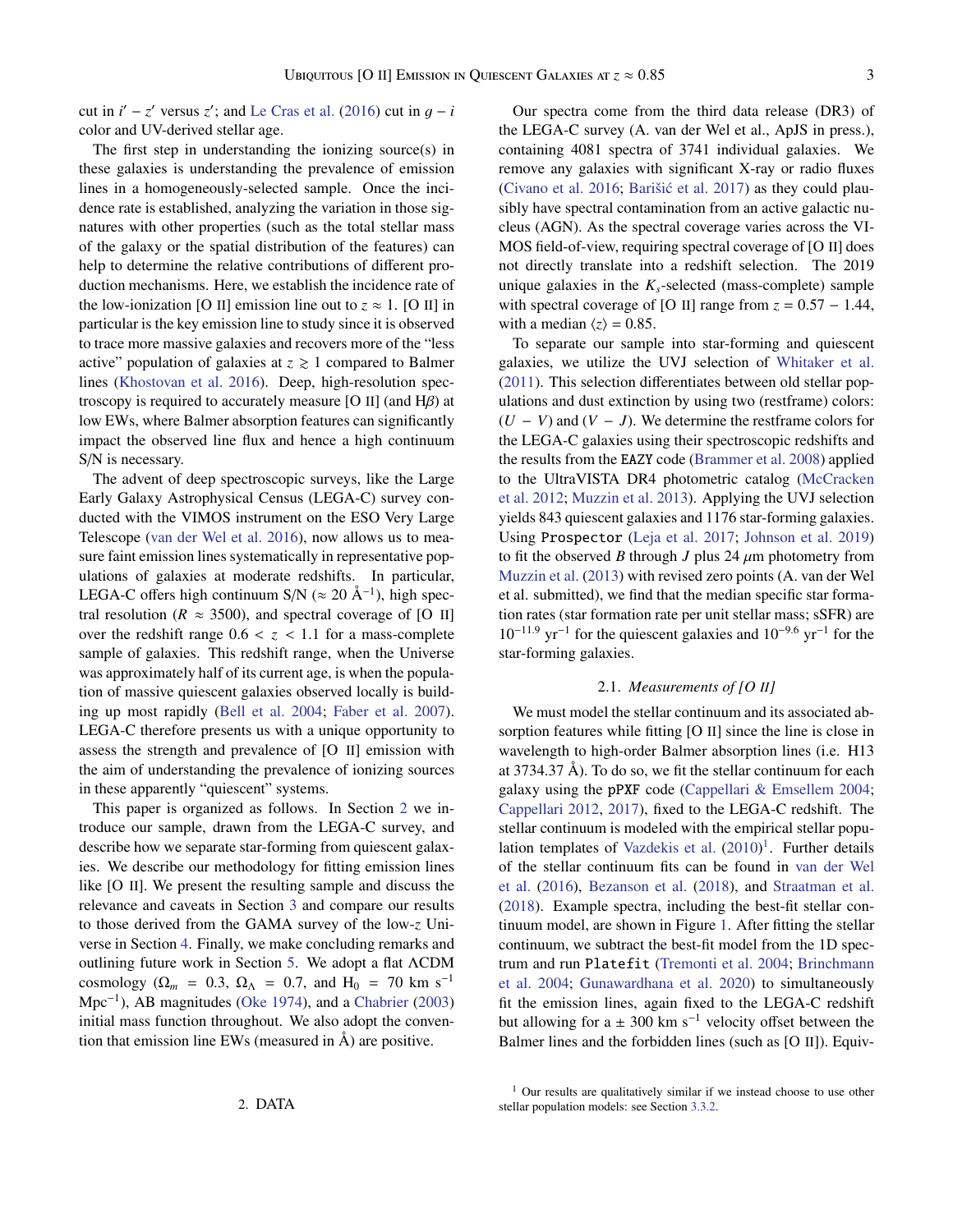#### 4 MASEDA ET AL.



<span id="page-3-1"></span>Figure 1. Representative LEGA-C spectra of UVJ-quiescent galaxies, where the gray line shows the 1D spectrum, the red line shows the  $1-\sigma$ uncertainties, the blue line shows the best-fit pPXF stellar continuum, and the shaded gray region highlights the expected position of [O II]. The top two panels are classified as detections of [O II] due to their EW values that are in excess of 1.5 Å. The bottom two panels are "nondetections" since their EWs are below this threshold; although the bottom-right panel still has [O II] detected at nearly 5- $\sigma$ , this is below our completeness limit and hence we would not have been able to detect such a low-EW line in all galaxies in the survey (see Section [3\)](#page-3-0). The typical velocity width of the emission lines ( $\approx 200 \text{ km s}^{-1}$ ) means that the [O II] doublet in the quiescent sample is typically unresolved at spectral resolution of VIMOS.

alent widths are calculated based on the measured line flux and the integrated continuum flux from the continuum model over the same wavelength range. Throughout this work all EWs are given in the rest-frame.

We determine the uncertainties on the fits by perturbing the flux at each wavelength position in the spectrum according to the noise level at that position and re-fitting. We repeat this procedure 100 times per spectrum and derive the line flux uncertainties according to the standard deviation of the individual fits. While this procedure determines the formal fitting uncertainty to the line flux (and EW), uncertainties in the overall flux calibration and in the continuum subtraction are not included. In order to establish the magnitude of these contributions to our ability to detect [O II] emission, we analyze 27 objects with duplicate spectra covering [O II] using the procedure of [Brinchmann et al.](#page-14-40) [\(2008\)](#page-14-40). These objects were selected to be quiescent according to UVJ, with measured [O II] EWs  $< 1.5$  Å (see Section [3\)](#page-3-0). The uncertainty in both the [O II] flux and EW is a factor of 1.47 higher than is indicated by the formal fitting uncertainties. Therefore, we increase the error in both line flux and EW by this amount. We note that this added uncertainty could be due to repeat observations covering slightly different physical regions of the galaxy, although this effect is typically less than 0.2 arcseconds (1.5 kpc at  $z = 0.8$ ; J. van Houdt et al. submitted). For

objects with duplicate spectra, we take the weighted mean of the two independent measurements, including this factor of 1.47 to account for systematics.

# <span id="page-3-0"></span>3. THE LEGA-C SAMPLE OF [O II] EMITTERS

In order to define a "detection" of [O II], we must first determine our completeness as a function of line EW. The use of an EW instead of line luminosity to define completeness is motivated by the difference in rest-frame *U*-band continuum luminosities probed within the observed-frame *Ks*-band selected LEGA-C sample. At a fixed line luminosity we are sensitive to much lower EWs in sources that are brighter in the continuum. Therefore, we define our completeness limit for the sample of  $[O II]$  emitters to be 1.5 Å, restframe. An EW of 1.5 Å corresponds to the theoretical expectation for a  $3-\sigma$  detection of the combined [O II] doublet based on our line fitting technique described above at the faintest *U*-band continuum magnitude of the primary LEGA-C sample ( $m_U \approx$ 25). In practice, we find that 96 (90) percent of LEGA-C (quiescent) galaxies with [O II] EWs above this threshold are indeed measured to have a significance greater than  $3-\sigma$ . For quiescent galaxies with EWs below this threshold, only 16 percent have a significance greater than  $3-\sigma$ , justifying this demarcation.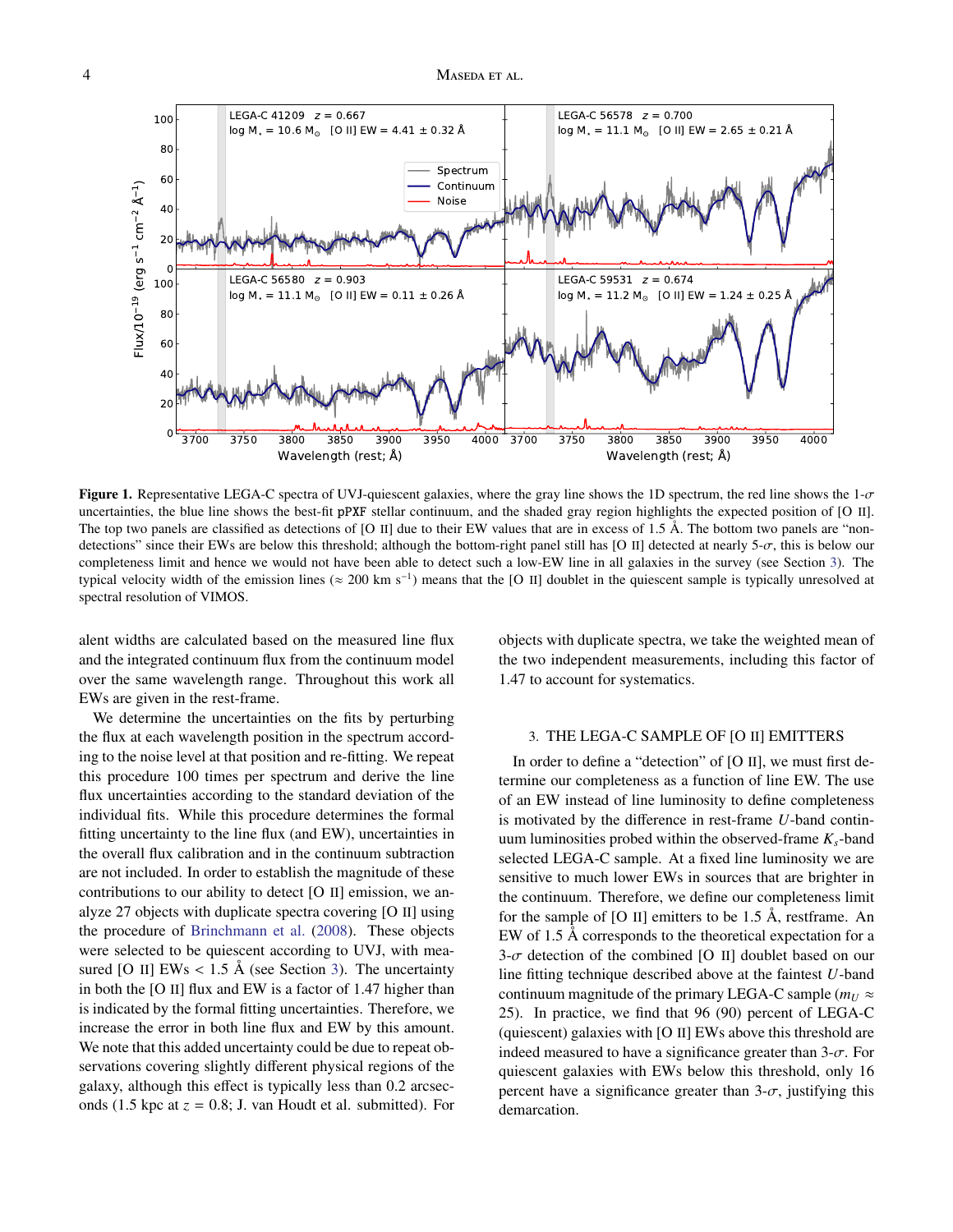Applying this cut leaves us with a sample of 1644 galaxies with [O II] EWs above 1.5 Å: 1151 star-forming and 493 quiescent corresponding to detection fractions of 0.979 and 0.585, respectively. When applying a correction factor to account for the spectroscopic completeness of the LEGA-C survey compared to the parent UltraVISTA catalog ("Scor;" van der Wel et al. in press), the overall detection fractions are 0.982 for star-forming galaxies and 0.594 for quiescent galaxies: the majority of galaxies in the LEGA-C survey, both star-forming and quiescent, have detections of [O II] emission above 1.5 Å equivalent width.

In Figure [2](#page-4-0) we show the measured [O II] luminosities and EWs for the LEGA-C sample, split according to their classification from the UVJ diagram. Star-forming galaxies have, on average, more luminous [O II] emission and a higher [O II] EW than their quiescent counterparts: the median [O II] EW for the quiescent galaxies is 2.4 Å compared to 11.8 Å for the star-forming galaxies. Figure [3](#page-5-0) shows stacked spectra for UVJ-quiescent galaxies with (top panel) and without (middle panel) [O II] emission in excess of 1.5  $\AA$ , and for starforming galaxies (bottom panel). The individual spectra are all continuum-subtracted (as described in Section [2.1\)](#page-2-2) before stacking. In both cases, the median spectra show clear detections of [O II] and [O III]. In the case of objects without individual detections of [O II], the stack has a measured EW of 0.59 Å; see Table [1.](#page-4-1) This implies that the average UVJquiescent galaxy has low-levels of [O II] (and [O III]) emission, even though it can only be detected individually at EWs > 1.5 Å with the typical S/N of the LEGA-C VIMOS data (see also Section [3.3.1](#page-7-1) and [Williams et al.](#page-15-6) [2017\)](#page-15-6).

The right panels of Figure [3](#page-5-0) show stacked HST/WFC3 G141 spectra from the 3D-HST Survey [\(Brammer et al.](#page-13-10) [2012;](#page-13-10) [Momcheva et al.](#page-14-41) [2016\)](#page-14-41) for the subset of LEGA-C targets in the same footprint. The best-fit stellar continuum model as described in [Momcheva et al.](#page-14-41) [\(2016\)](#page-14-41) is subtracted from the extracted 1D spectrum, as is the case for the VI-MOS spectra. The stacked S/N is considerably lower than the LEGA-C VIMOS stacks due to lower individual S/N in the spectra and many fewer objects, but in the case of the star-forming galaxies and in the quiescent galaxies with individual detections of [O II] there are clear detections of  $H\alpha + [N II]$  (unresolved at the G141 spectral resolution; see also [Whitaker et al.](#page-15-12) [2013;](#page-15-12) [Fumagalli et al.](#page-14-42) [2016;](#page-14-42) [Carleton](#page-14-43) [et al.](#page-14-43) [2020\)](#page-14-43).

#### 3.1. *The selection of quiescent galaxies*

As described in Section [2,](#page-2-0) we utilize the UVJ diagram to differentiate between star formation and quiescence in the LEGA-C population. This selection was developed in order to differentiate red spectral energy distributions due to dust attenuation from those due to intrinsically old stellar populations [\(Wuyts et al.](#page-15-13) [2007;](#page-15-13) [Williams et al.](#page-15-14) [2009\)](#page-15-14). As



<span id="page-4-0"></span>Figure 2. [O II] luminosity versus (restframe) EW for LEGA-C quiescent and star-forming galaxies, based on the UVJ diagram. The horizontal dashed line represents the EW threshold of 1.5 Å used to differentiate between "detections" (orange) and "non-detections" (red). Individual sources with EWs below our threshold are plotted at their bootstrap median value (see Section [2.1\)](#page-2-2), with 46 galaxies (5 %) not shown as they have negative [O II] luminosities and/or EWs. Characteristic uncertainties are shown for each subsample.

<span id="page-4-1"></span>Table 1. Measurements of emission line strengths (flux and EW) from the quiescent galaxy stacks shown in Figure [3.](#page-5-0) Error bars are determined using bootstrap resampling of the input spectra.

|                  | $EW_{[OII]} > 1.5$ Å $EW_{[OII]} < 1.5$ Å |
|------------------|-------------------------------------------|
|                  |                                           |
| $4.6 \pm 0.15$   | $0.59 \pm 0.052$                          |
| $0.16 \pm 0.062$ | < 0.063                                   |
| $0.39 \pm 0.093$ | < 0.39                                    |
| $0.51 \pm 0.17$  | $0.24 \pm 0.037$                          |
| $8.4 \pm 1.1$    | < 2.8                                     |
|                  |                                           |
| $100. \pm 5.1$   | $15. \pm 2.3$                             |
| $4.4 \pm 1.1$    | < 5.8                                     |
| $20. \pm 2.8$    | < 21.                                     |
| $35. \pm 5.0$    | $15. \pm 5.9$                             |
| $270 \pm 27$ .   | < 150                                     |
|                  |                                           |

Note—When given, upper limits are  $3-\sigma$ .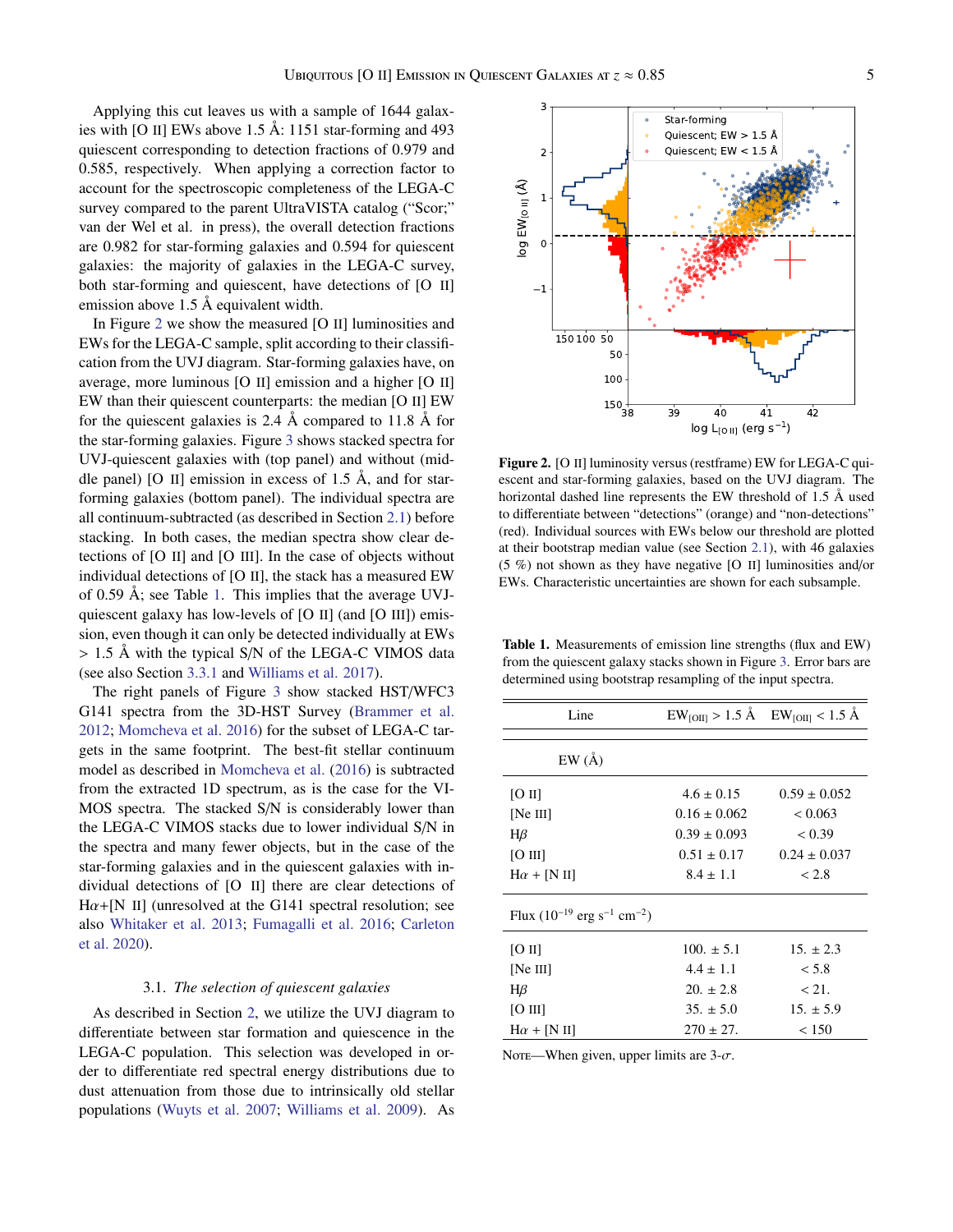## 6 MASEDA ET AL.



<span id="page-5-0"></span>Figure 3. Median continuum-subtracted stacks for star-forming galaxies (bottom) and quiescent galaxies with (top) and without (middle) [O II] emission in excess of 1.5 Å. The positions of prominent emission lines are denoted by dashed lines. Balmer absorption features are denoted by the short gray dashed lines. The left and center panels show stacks using the LEGA-C VIMOS data, and the right panels show stacks using HST/WFC3 G141 data. Both quiescent galaxy stacks show prominent [O II] emission, even when it is not detected in individual spectra (middle-left panel) indicating that this feature is ubiquitous in the LEGA-C sample.

one of the potential interpretations of the presence of [O II] emission is ongoing star formation, we must question if the UVJ selection is accurately separating the star-forming from the most quiescent galaxies: any mis-identifications of starforming galaxies as quiescent galaxies would lead to elevated detection fractions of [O II] in the "quiescent" sample.

In Figure [4,](#page-6-0) we show the UVJ diagram color-coded by the average [O II] luminosity (left) and EW (right) for galaxies within a bin in restframe colors. The fraction of [O II] emission above 1.5 Åmimics the separation between quiescent and star-forming galaxies in UVJ-space, where the vast majority (94 percent) of cases with low-EW [O II] lie in the quiescent region (see also [Khostovan et al.](#page-14-26) [2016\)](#page-14-26). The deep, multi-wavelength photometry also means that formal uncertainties in the rest-frame *U*, *V*, and *J* photometry are also small: in the case of LEGA-C, random scatter from photometric errors can contribute only up to 0.5 percent to the overall detection fraction of [O II] in quiescent galaxies. For  $z < 0.09$  from GAMA (see Section [4\)](#page-8-0), this is 0.9 percent. Only 1.8 percent of all star-forming galaxies according to the UVJ diagram do not have [O II] detected above 1.5 Å, and even there we see the presence of [O II] in the stacked spectrum at an EW of 1.5 Å, implying that sensitivity is the primary cause for the individual "non-detections." We find that the UVJ star-forming criteria accurately identifies galaxies with [O II] emission, plausibly from ongoing star-formation.

When separating the quiescent galaxies into redder and bluer subsets in UVJ-space, we see that the redder sources have higher detection fractions (62% compared to 55%) and higher median [O II] EWs  $(2.65 \text{ Å}$  compared to 1.93 Å) than their bluer counterparts. [Whitaker et al.](#page-15-12) [\(2013\)](#page-15-12) use this same type of selection as a way of splitting quiescent galaxies into older (redder;  $\approx 1.6$  Gyr) and younger (bluer;  $\approx 0.9$  Gyr) populations at  $1.4 < z < 2.2$  (see also [Whitaker et al.](#page-15-15) [2010\)](#page-15-15). They find that the older/redder population has larger [O III] and  $H\beta$  EWs, similar to what we observe in [O II]. However, the relationship between age and emission line properties from [Whitaker et al.](#page-15-12) [\(2013\)](#page-15-12) is more binary, namely that they do not detect any [O III] or  $H\beta$  emission in their stack of younger galaxies whereas we still observe [O II] in our equivalently-selected systems. This could be due to their low spectral resolution (*R* ∼130) or a genuine evolution in the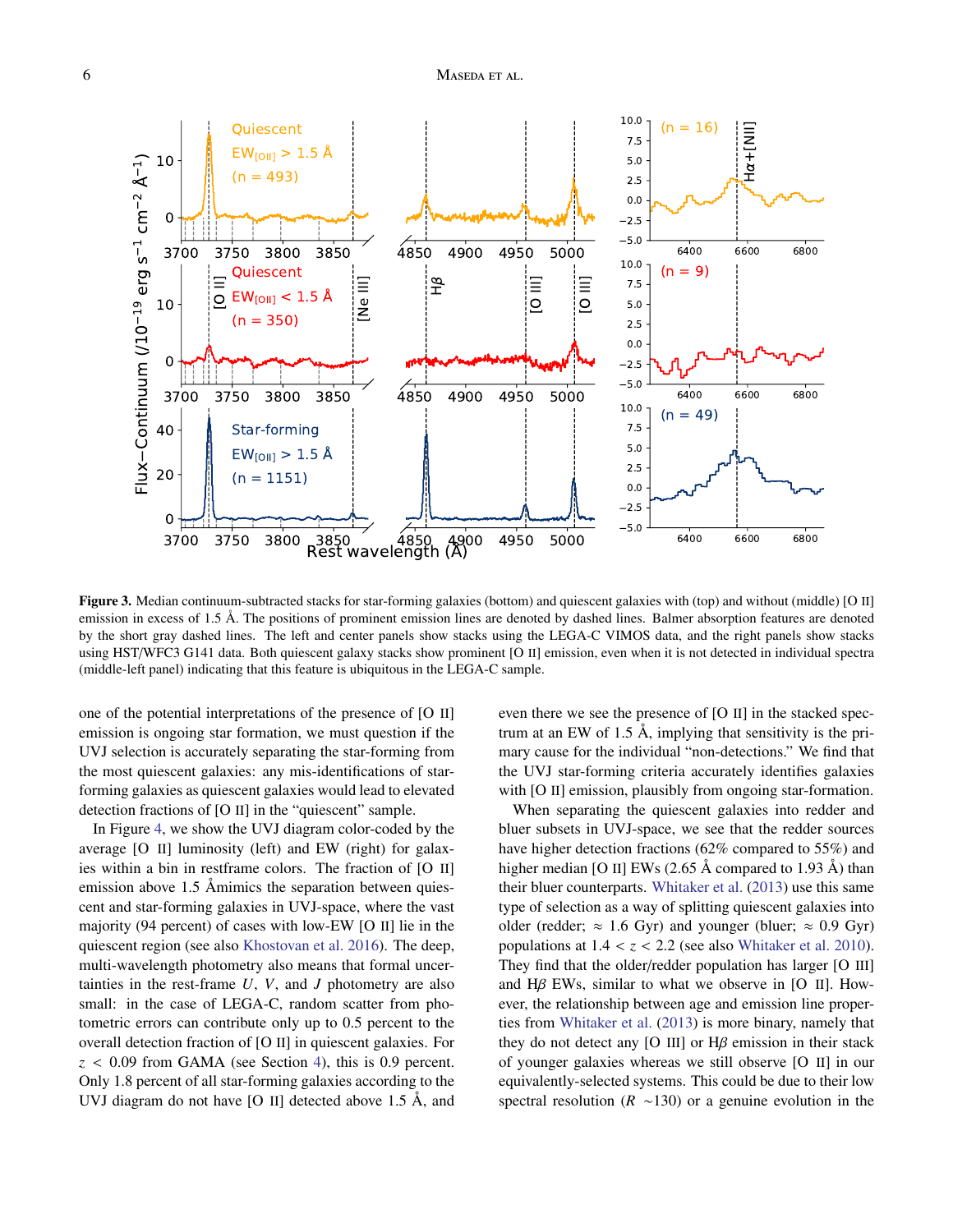

<span id="page-6-0"></span>Figure 4. Restframe *U* − *V* and *V* − *J* colors from EAZY [\(Brammer et al.](#page-13-8) [2008\)](#page-13-8) for the LEGA-C sample color-coded by the fraction of sources with [O II] EW  $> 1.5$  Å (left) and [O II] EW (right) for all galaxies within each bin. The dividing line between quiescent and star-forming from [Whitaker et al.](#page-15-8) [\(2011\)](#page-15-8) is denoted with the dashed lines. The deep UltraVISTA photometry results in small formal errors in the calculated rest-frame colors (typically less than 0.1 magnitudes), and hence photometric scatter cannot be the primary cause of the high [O II] detection fractions in color-selected quiescent galaxies. When splitting the sample into to bins with equal numbers of sources (solid line), we observe that galaxies with redder  $U - V$  and  $V - J$  colors have systematically larger detection fractions and median EWs (text labels).

ionizing properties of quiescent galaxies with redshift (see Section [4.1\)](#page-9-0), however without spectral coverage of [O II] in the [Whitaker et al.](#page-15-12) [\(2013\)](#page-15-12) sample it is difficult to draw a strong conclusion.

Figure [4](#page-6-0) also shows indications that the EW of [O II] emission varies systematically with perpendicular distance from the diagonal dividing line  $UV = 0.88 \times VJ + 0.69$ . This matches the predicted trend of specific star formation rate (sSFR) from [Leja et al.](#page-14-44) [\(2019b\)](#page-14-44), where the lowest-sSFR galaxies are furthest above this dividing line and vice-versa, although they also note that the UVJ colors "saturate" for the sSFR values below  $10^{-10.5}$  yr<sup>-1</sup>. This is in excess of the median value we observe for the LEGA-C quiescent galaxies  $(10^{-11.9} \text{ yr}^{-1})$ . Further work is required to assess if [O II] EW, rather than UVJ colors, is a more efficient predictor of sSFR or total amount of "quiescence" in the LEGA-C survey.

### <span id="page-6-1"></span>3.2. *Systematic di*ff*erences between low and high-EWs*

Beyond the UVJ colors, we can assess if the overall spectral energy distributions (SEDs) are similar between the high and low EW subsamples. Figure [5](#page-7-2) shows the composite restframe SEDs for the two samples of quiescent galaxies, spanning the observed *B*-band to  $K_s$ -band. The composite SEDs are created by normalizing the observed photometry to the (interpolated) restframe flux at 8000 Å, and the resulting running average flux is recorded for the sample (see [Kriek](#page-14-12) [et al.](#page-14-12) [2010\)](#page-14-12). A bootstrap resampling of the samples show the distribution in these composites (dashed lines). Overall, the SEDs for the high and low EW samples are comparable in the wavelength regime probed here (cf. GALEX/near-UV detections in some quiescent galaxies from [Schawin](#page-14-6)[ski et al.](#page-14-6) [2007\)](#page-14-6), with the average spread within the samples (dashed lines) being larger than the differences between the two samples. [Fumagalli et al.](#page-14-45) [\(2014\)](#page-14-45) found the same result at  $0.3 < z < 2.5$  for UVJ-quiescent galaxies with and without 24 micron detections. Thus, once an SED can be classified as "quiescent" there are no further signatures that are indicators of the relative strength of [O II] emission.

When looking at the  $D_n$ 4000 and  $H\delta_A$  spectral indices we see differences between the samples. Figure [6](#page-7-3) illustrates that the [O II] detection fraction decreases in galaxies with larger  $D_n$ 4000 and weaker H $\delta$  absorption, which corresponds to an older stellar population. This difference compared to the behavior seen in splitting galaxies according to redder/bluer UVJ colors, where redder galaxies have a larger median EW and detection fraction (Figure [4\)](#page-6-0), can be attributed to dust attenuation: dust systematically reddens the spectra of the higher-EW galaxies at a fixed age, as measured by  $D_n4000$  and H $\delta$  (see also [Herpich et al.](#page-14-17) [2018\)](#page-14-17). Qualitatively, much like the separation on UVJ colors into redder and bluer sources, there are non-zero [O II] detection fractions in all parts of the parameter space covered by quiescent galaxies. The marginally larger difference between the  $H\delta_A$ distributions compared to  $D_n4000$  (4.8- $\sigma$  compared to 3.8- $\sigma$ ) does indicate that star formation could potentially be playing a role in the [O II] production, as the  $H\delta_A$  index evolves more strongly with age than  $D_n4000$  on timescales  $\leq 1$  Gyr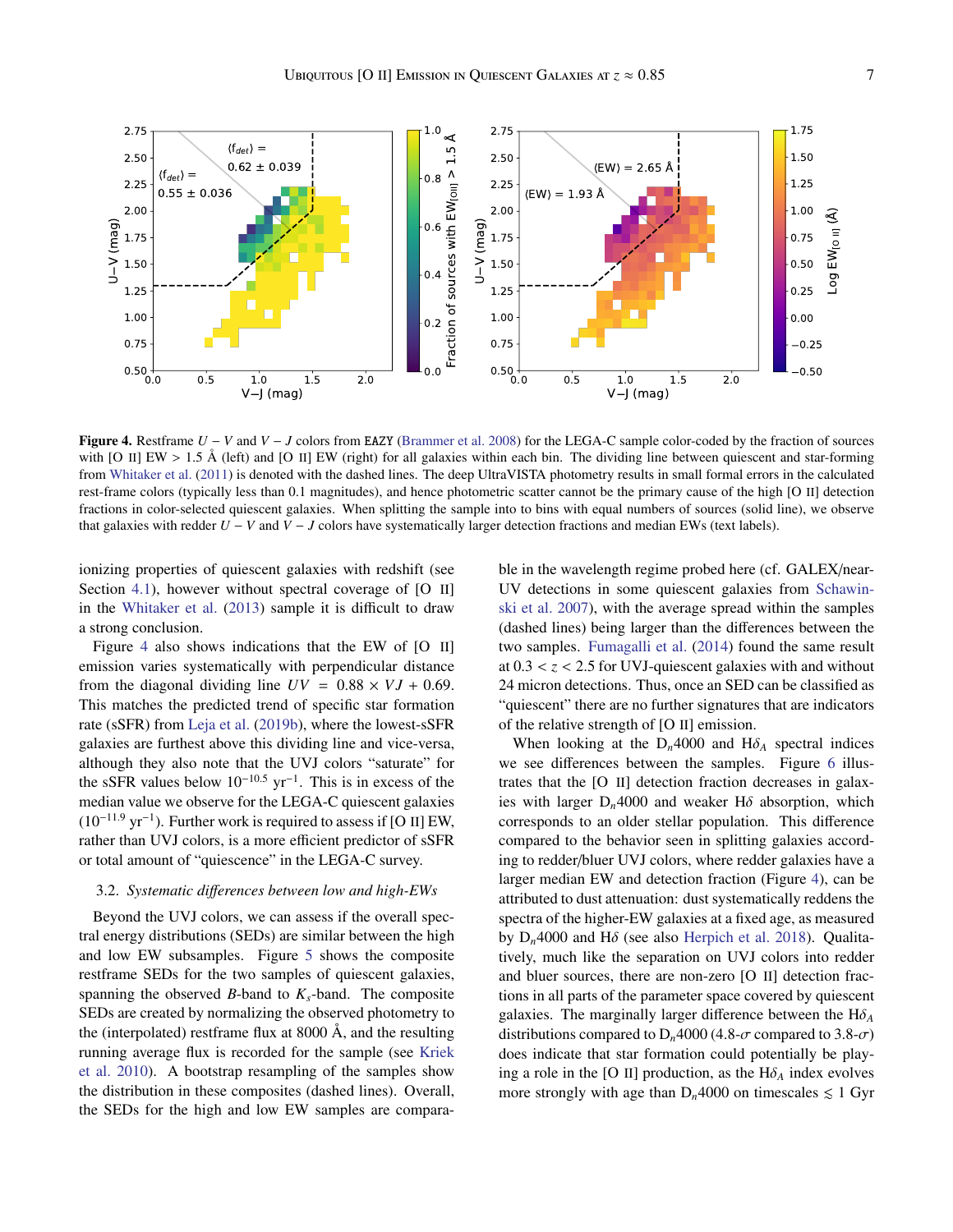

<span id="page-7-2"></span>Figure 5. Composite SED for the two samples of quiescent galaxies (with and without [O II] detections above our completeness limit), normalized at 8000 Å. Solid lines show the median SED using the observed optical/near-IR photometry, and the dashed lines show the extent of bootstrap resampling of the input sample (see [Kriek et al.](#page-14-12) [2010\)](#page-14-12). The SEDs of the two populations overlap significantly, implying that they have broadly similar stellar populations. Purely based on the observed SEDs, we could not have consistently selected [O II] emitters.

(Kauff[mann et al.](#page-14-46) [2003\)](#page-14-46). We discuss this possibility further in Section [4,](#page-8-0) but we stress that accurate measurements of these spectral quantities is only possible with the high S/N afforded by the LEGA-C survey.

#### 3.3. *The detection fraction of [O II] in LEGA-C*

With the sample of quiescent galaxies established by UVJ, we now turn our attention to effects from our analysis procedure on the derived fraction of [O II] emitters.

#### 3.3.1. *Impact of the EW selection*

<span id="page-7-1"></span>Based on the spectral stacking shown in Figure [3,](#page-5-0) the average UVJ-quiescent galaxy from LEGA-C has [O II] present in its spectrum. This is true regardless of if the [O II] is detected significantly in LEGA-C, i.e. if the EW is in excess of 1.5 Å. It is natural to ask if we would still detect [O II] in the stack of individual low-EW objects using a different detection threshold. A lower threshold would result in more contamination in the sample of "detections" due to more spurious, low-S/N objects being classified as detections. Conversely, a lower threshold would not result in additional contamination from true detections in the sample of "non-detections" and, moreover, any contaminants remaining in this sample would result in larger bootstrap uncertainties due to the smaller overall number of sources.



<span id="page-7-3"></span>Figure 6. The detection fraction of [O II] for LEGA-C quiescent galaxies as a function of  $D_n$ 4000 and  $H\delta_A$ , which together are sensitive to the age of the stellar population (for clarity, only bins with more than five galaxies are shown). Contours (grayscale) denote the distribution of  $D_n4000$  and  $H\delta_A$  for all galaxies in LEGA-C (quiescent and star-forming). The detection fraction increases as galaxies become younger, i.e. towards the upper-left of the diagram. Furthermore, the individual distributions of  $D_n$ 4000 and  $H\delta_A$  are significantly different for the high- and low-EW subsamples  $(3.8-\sigma$  and 4.8- $\sigma$ , respectively).

To demonstrate the effect of the EW threshold on the measured [O II] line in the stacked spectrum, we vary this threshold and repeat the stacking procedure outlined in Section [3.](#page-3-0) Figure [7](#page-8-1) shows the resulting [O II] EW from the stack of individual low-EW sources as a function of the threshold. We see that the median [O II] EW from the stack decreases as the detection threshold is decreased. However, we find that [O II] is detected in the stack at greater than  $3-\sigma$  even when only including sources that individually have EW values less than 0.3 Å. The similarity with the trend compared to that expected from a uniform distribution of EWs (dotted line), where the median stacked EW is equal to half of the EW threshold, provides further evidence that low-EW ( $\leq 1.5$  Å) [O II] emission is ubiquitous in the population of LEGA-C quiescent galaxies.

<span id="page-7-0"></span>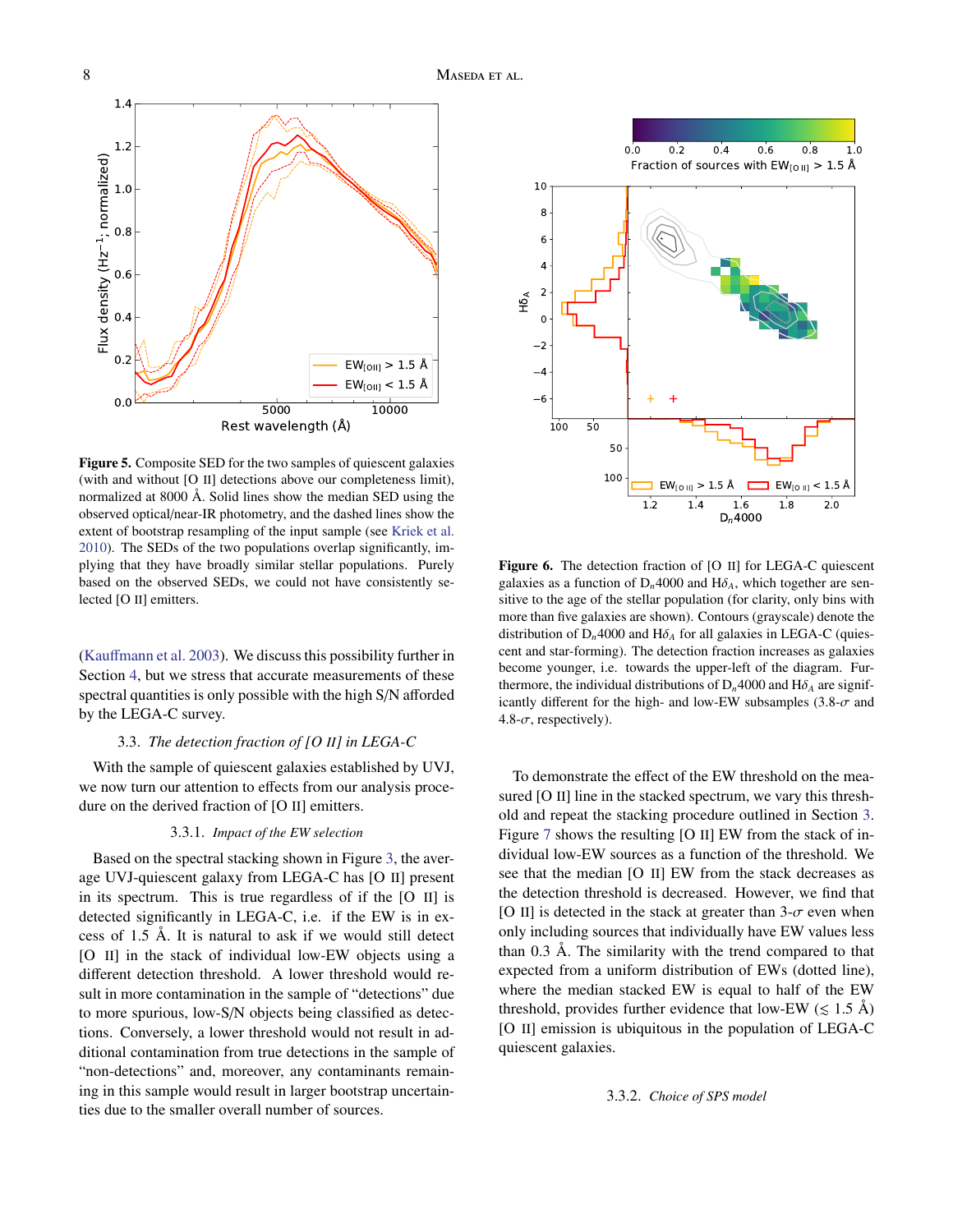

<span id="page-8-1"></span>Figure 7. [O II] EW determined from the median-stacked spectrum of "non-detections" as a function of the EW threshold used to define an individual detection. The shaded region denotes  $3-\sigma$  uncertainties, determined from bootstrap resampling of the resulting sample. The similarity with the 2:1 line (dotted), which would be expected for a uniform distribution of EWs, implies that [O II] is ubiquitous in the sample even below our EW completeness limit.

As described in Section [2.1,](#page-2-2) we fit the stellar continuum of the galaxies with the empirically-based MILES models. We could also have used the theoretical templates of stellar populations created using the FSPS package [\(Conroy et al.](#page-14-47) [2009;](#page-14-47) [Conroy & van Dokkum](#page-14-48) [2012\)](#page-14-48) from C. Conroy (private communication; see also A. van der Wel et al., submitted), which offer higher spectral resolution ( $\sigma = 12$  km s<sup>-1</sup> compared to 70 km  $s^{-1}$ ) that is better-matched to our observations ( $\sigma_{\text{instr}} = 35 \text{ km s}^{-1}$ ), or the BC03 models [\(Bruzual](#page-14-49)  $\⊂>g$  Charlot 2003). We choose the MILES models as our [& Charlot](#page-14-49) [2003\)](#page-14-49). We choose the MILES models as our fiducial model as they produce the smallest residuals in the continuum-subtracted stacks ( $\chi^2 = 1.49$  compared to 4.85 for<br>the Conroy ESPS models and 7.14 for BC03 models in the the Conroy-FSPS models and 7.14 for BC03 models in the region around [O II]:  $\lambda = 3650 - 3720$  and 3750–3850 Å).

While these (and other) models offer differing predictions for e.g. the continuum shape and strength of absorption features relating to stellar evolution phases that may be important producers of the ionizing photons we are observing (e.g. AGB stars; [Maraston et al.](#page-14-11) [2006\)](#page-14-11), the main features we are concerned with here are the high-order Balmer absorption features around the position of [O II]. Figure [8](#page-8-2) shows these three models fit to the same galaxies as in Figure [1,](#page-3-1) again using pPXF. In all cases, the uncertainty in the individual emission line flux measurement is larger than the systematic uncertainty in the continuum fit stemming from the choice of stellar population model. As such, we conclude that the



<span id="page-8-2"></span>Figure 8. Same as Figure [1,](#page-3-1) highlighting the difference between stellar population models that can be used to fit the stellar continua of LEGA-C galaxies: FSPS [\(Conroy et al.](#page-14-47) [2009;](#page-14-47) [Conroy & van](#page-14-48) [Dokkum](#page-14-48) [2012\)](#page-14-48), BC03 [\(Bruzual & Charlot](#page-14-49) [2003\)](#page-14-49), or MILES (our default model; [Vazdekis et al.](#page-15-9) [2010\)](#page-15-9). Overall, correcting for absorption around the position of [O II] is critical to obtaining accurate fluxes and EWs, but the specific choice of model is of secondary importance.

choice of stellar population model does not have a significant effect on the overall conclusions of this work, namely that most UVJ-quiescent galaxies in the LEGA-C survey have [O II] emission regardless of the model we use to correct for the underlying Balmer absorption.

# <span id="page-8-0"></span>4. COMPARISON TO THE LOCAL UNIVERSE

We derive a sample of galaxies in the local Universe from the GAMA survey, data release 3 [\(Driver et al.](#page-14-50) [2011;](#page-14-50) [Liske](#page-14-51) [et al.](#page-14-51) [2015;](#page-14-51) [Baldry et al.](#page-13-11) [2018\)](#page-13-11). At redshifts *<sup>z</sup>* < 0.09, the main GAMA survey is spectroscopically more than 99% complete above a stellar mass of  $10^{10}$  M<sub>o</sub>, matching the LEGA-C mass range [\(Taylor et al.](#page-15-16) [2011\)](#page-15-16). The AAOmega spectrograph used in GAMA offers spectral coverage of [O II] for all galaxies [\(Sharp et al.](#page-14-52) [2006\)](#page-14-52).

We differentiate quiescent and star-forming galaxies using the low-*z* UVJ criteria of [Whitaker et al.](#page-15-8) [\(2011\)](#page-15-8), applying EAZY to the GAMA "LAMBDAR" photometry [\(Wright et al.](#page-15-17) [2016\)](#page-15-17) and using the catalog spectroscopic redshifts. Importantly, this photometry covers the restframe *J*-band directly (cf. the *<sup>u</sup>*g*riz* photometry of SDSS). Emission lines are measured using the same methodology as presented in Section [2.1](#page-2-2) and the 1D spectra are absolute flux-calibrated to the observed *r*-band. In total, we consider 340 GAMA sources with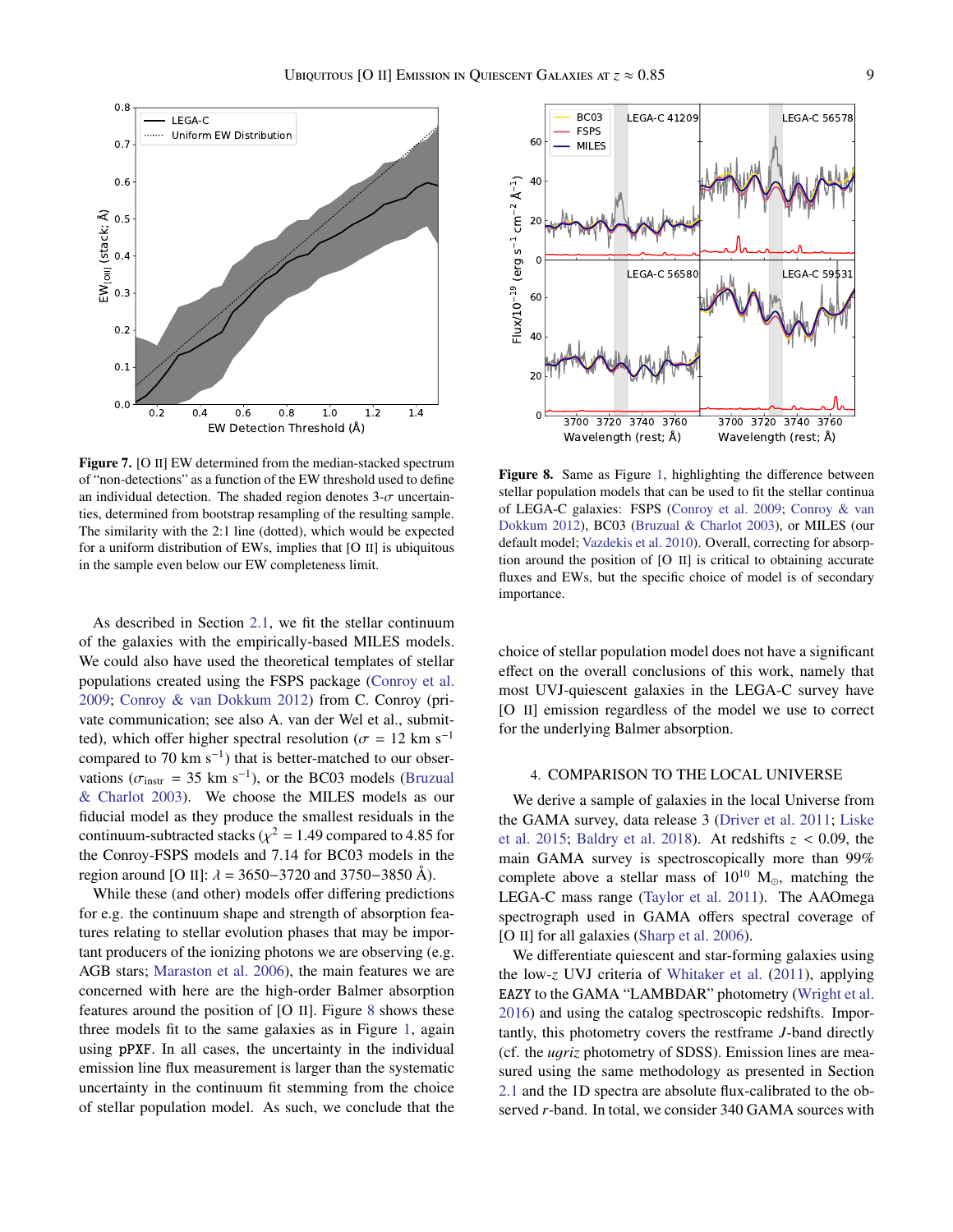redshifts below 0.09 and stellar masses above  $10^{10.2}$  M<sub>o</sub> (to better match LEGA-C). The median redshift for the objects in this sample is  $\langle z \rangle = 0.077$ . While GAMA has spectral coverage of [O II] for all galaxies, the efficiency is quite low at wavelengths shorter than 4000 Å (observed). Therefore, the sensitivity to low EW values is lower than LEGA-C: at an EW threshold of 1.5 Å, only 75 (66) percent of GAMA (quiescent) galaxies have [O II] measurements with a significance  $> 3-\sigma$ . Only at EWs above 5.1 Å are 90 percent of the GAMA [O II] measurements  $> 3-\sigma$ .

In Figure [9](#page-10-0) we show the median-stacked, continuumsubtracted LEGA-C and GAMA spectra for quiescent galaxies with (orange) and without (red) individual [O II] EWs in excess of 1.5 Å. Even when stacking 63 low-EW sources from GAMA we do not see [O II] and can place a  $5-\sigma$  upper limit to the EW of 0.1 Å. We do, however, observe [O III] in the GAMA stack containing galaxies with individual detections of [O II]. This is different from what we see when looking at the LEGA-C galaxies, where [O II] is detected in both stacks (in addition to [O III]; Figures [1](#page-3-1) and [7\)](#page-8-1).

Figure [10](#page-11-0) shows how the incidence rate of [O II] emission varies in bins of stellar mass for the star-forming (blue) and quiescent (red) populations in LEGA-C and GAMA. Stellar masses (and star formation rates) for LEGA-C come from Prospector, as described in Section [2.](#page-2-0) There is no clear decrease in the [O II] detection fraction in quiescent galaxies as a function of stellar mass in LEGA-C, in contrast to the result from [Moresco et al.](#page-14-21) [\(2013\)](#page-14-21), who find that the fraction of UVJ-quiescent galaxies that display [O II] emission ( $> 5 \text{ Å}$ ) decreases with stellar mass. This effect is most pronounced below  $10^{10.25}$  M<sub>o</sub>, which is not sampled in LEGA-C. We do, however, observe a higher median [O II] EW in galaxies with masses between  $10^{10.25}$  and  $10^{10.75}$  M<sub>o</sub> compared to galaxies with masses above  $10^{10.75}$  M<sub>o</sub> (2.4 versus 2.3 Å), in agreement with [Moresco et al.](#page-14-21) [\(2013\)](#page-14-21).

Further, it is difficult to assess any difference for stellar masses above  $10^{11}$  M<sub>o</sub> due to the relative lack of galaxies in the GAMA sample. In order to supplement our results from GAMA, we turn to results from the MASSIVE survey from [Pandya et al.](#page-14-53) [\(2017\)](#page-14-53), a  $z \approx 0$  survey targeting the most massive quiescent galaxies in the local Universe. Compared to MASSIVE, we observe a detection fraction that is tentatively higher in LEGA-C at the 1.7- $\sigma$  level when restricting to stellar masses above  $10^{11.5}$  M<sub>o</sub>.

In order to assess any potential redshift evolution, we focus on the stellar mass range of maximal overlap between GAMA and LEGA-C,  $10^{10.2} - 10^{10.8}$  M<sub>o</sub>. In this range,  $58 \pm 6$ percent of LEGA-C quiescent galaxies have [O II] in excess of 1.5 Å, compared to  $51\pm6$  percent of GAMA galaxies (see also [Yan et al.](#page-15-18) [2006\)](#page-15-18). We see a non-unity detection fraction for star-forming galaxies in GAMA, even though they should theoretically all have prominent [O II] emission [\(Jansen et al.](#page-14-54) [2001;](#page-14-54) [Kewley et al.](#page-14-55) [2004\)](#page-14-55). Such a systematic offset could be explained by the lower S/N of the GAMA spectra at the wavelength of [O II], where real [O II] emission could fall below our EW threshold due to noise. However, the nondetection of [O II] in the GAMA stack of low-EW quiescent galaxies (bottom panel of Figure [9\)](#page-10-0) implies that we could still be observing a physical difference between the samples even though the detection fractions are formally consistent. This could be a real evolution in the detection fraction with redshift (see the right panel of Figure [10\)](#page-11-0), related to an ionizing source that is more prevalent at earlier cosmic times or in younger galaxies (cf. the median D*n*4000 from the GAMA galaxies of 1.78 versus 1.66 for LEGA-C), or to an evolution in the characteristic EW of [O II] for a fixed ionizing source. In this latter case, the evolution could be due to a different ionizing spectrum, a different star-gas geometry, or a different amount of gas in the galaxy (e.g. [Spilker et al.](#page-15-1) [2018\)](#page-15-1).

#### 4.1. *Discussion*

<span id="page-9-0"></span>Diagnosing the source of the disagreement in the stacks with EWs alone is difficult because an elevated EW could be due to a larger line flux and/or a fainter stellar continuum level, which are both related to the age of the galaxy. As the general population of quiescent galaxies ages significantly from  $z \approx 0.85$  (LEGA-C) to  $z \approx 0.1$  (GAMA), galaxies fade at fixed stellar mass (e.g. [Treu et al.](#page-15-0) [2005\)](#page-15-0). This corresponding drop in the stellar continuum level would mean that, at a fixed [O II] luminosity, we would expect to observe an increased [O II] EW in GAMA compared to LEGA-C in the same mass range: based on the evolution of the *B*-band mass-to-light ratios, this would be a factor of 3.0 [\(van der](#page-15-19) [Wel et al.](#page-15-19) [2005\)](#page-15-19). We do see an observed evolution in the [O II] EWs from LEGA-C and GAMA for the EW  $> 1.5$  Å sub-samples  $(4.2\pm0.42$  and  $5.9\pm0.60$  Å, respectively), but the evolution is slower than would be expected from an evolving continuum mass-to-light ratio without any evolution in the [O II] luminosities. Furthermore, we see a *higher* EW in LEGA-C for the stacked spectra of  $EW < 1.5$  Å galaxies and a higher median [O II] EW for the overall population of quiescent galaxies (2.4 vs 1.5 Å). Therefore, LEGA-C quiescent galaxies must have higher [O II] luminosities per unit stellar mass than GAMA galaxies. This is visible in Figure [11,](#page-12-1) where we compare the observed "specific [O II] luminosity," i.e. the [O II] luminosity normalized to the stellar mass of the galaxy. The typical value for a LEGA-C quiescent galaxy is 0.5 dex larger than that for a GAMA galaxy (black points),  $10^{-4.1}$  L<sub>☉</sub> M<sub>☉</sub><sup>-1</sup> compared to  $10^{-4.6}$  L<sub>☉</sub> M<sub>☉</sub><sup>-1</sup>, matching the rate of evolution in the stellar mass-to-light ratios. The distributions are different to  $> 10$ - $\sigma$ , with qualitatively similar behavior when we look at the quiescent galaxies with low-EW or no [O II] (red points).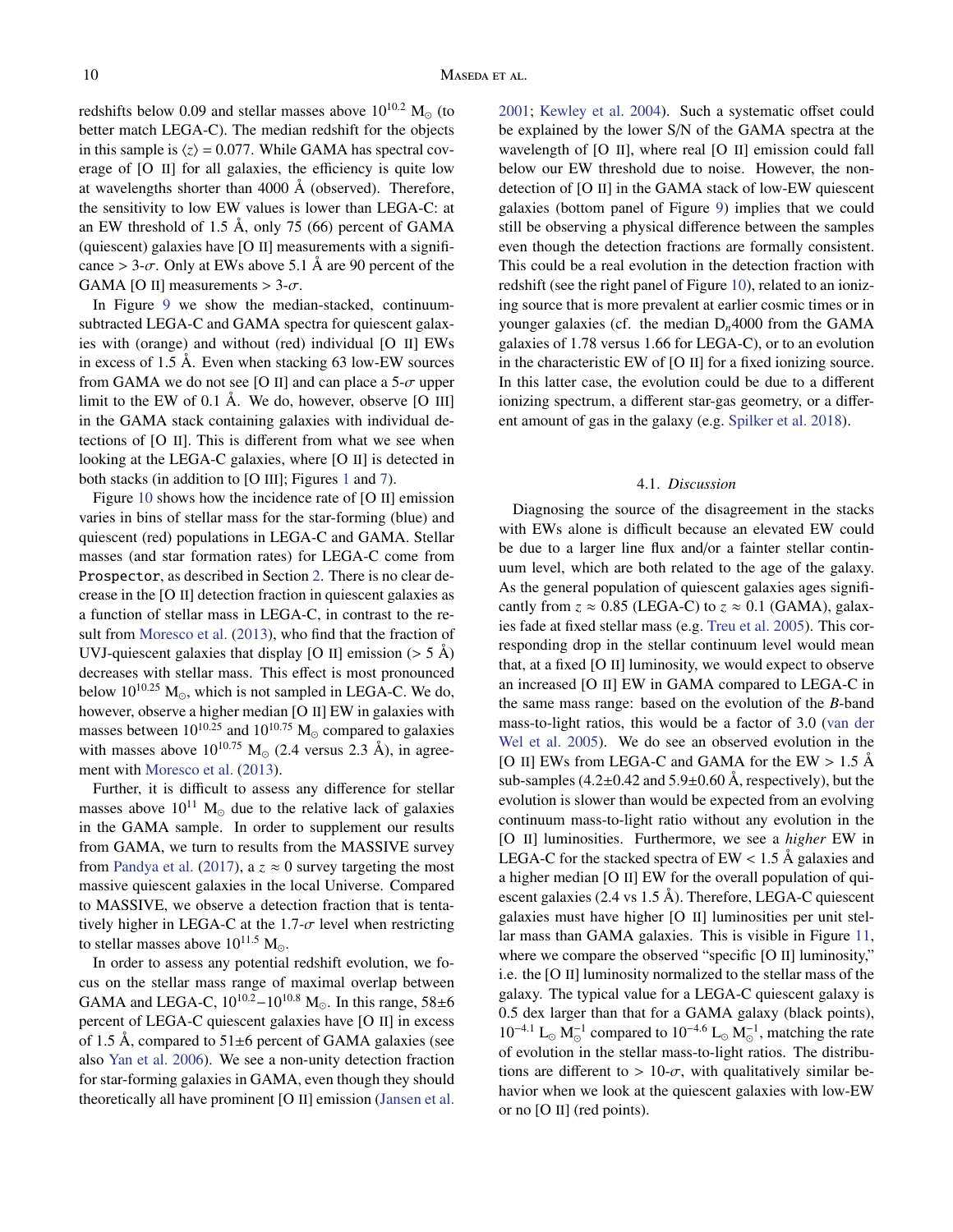



<span id="page-10-0"></span>Figure 9. Median, continuum-subtracted stacked spectra for LEGA-C (solid) and GAMA (dashed) quiescent galaxies, split by their [O II] EWs into high-EW (top; *n* = 97 LEGA-C/66 GAMA) and low-EW (bottom; *n* = 70/63). While the GAMA stack has a larger [O II] EW for the EW  $> 1.5$  Å galaxies (5.9 versus 4.2 Å), this is driven primarily by an evolution in the continuum luminosities: LEGA-C galaxies have an [O II] luminosity that is approximately a factor of 3 larger than GAMA galaxies (upper-left panel). For galaxies with individual measurements less than our completeness limit of 1.5 Å, only the LEGA-C stack still shows [O II] emission on average (bottom-left panel). The 5-σ upper limit for the EW of the GAMA stack of low-EW sources is 0.1 Å. This implies that, although the total fraction of quiescent galaxies with [O II] EWs above 1.5 Å and its corresponding trend with mass is similar for both surveys, low-EW [O II] emission is only ubiquitous in LEGA-C galaxies. This is in contrast with [O III], which is detected in both stacks:  $0.2 \pm 0.04$  Å from LEGA-C and  $0.3 \pm 0.04$  Å from GAMA. GAMA provides spectral coverage of the H $\alpha$  and [N II] emission features as well (right panels), with ratios indicative of contributions from sources other than star formation (see Section [4.1\)](#page-9-0).

As shown in e.g. [Fumagalli et al.](#page-14-45) [\(2014\)](#page-14-45) and [Leja et al.](#page-14-56) [\(2019a\)](#page-14-56), however, the specific star formation rates of quiescent galaxies are higher at higher redshift, albeit always much lower than what is observed in star-forming galaxies. Since [O II] is a (metallicity- and excitation-dependent) star formation rate indicator, an elevated [O II] luminosity in LEGA-C could be indicative of more recent or ongoing star formation in the quiescent population: if all of the [O II] luminosity comes from star formation, the median star formation rates for the [O II]-detected and non-detected LEGA-C sources are 1.0 and 0.09  $M_{\odot}$  yr<sup>-1</sup>, respectively [\(Kewley et al.](#page-14-55) [2004\)](#page-14-55). If this were the case, we could expect to see an evolution in the specific [O II] luminosity with redshift that matches what is seen for star-forming galaxies: Figure [11](#page-12-1) shows that the redshift evolution in the specific [O II] luminosity for all quiescent galaxies also matches the sSFR evolution and the evolution in the continuum stellar mass-to-light ratios. For the lowest EW quiescent galaxies, the strong redshift evolution (i.e. [O II] is not detected in the GAMA stack but is detected in the LEGA-C stack) is also consistent with the same scaling although the fact that GAMA only provides an upper-limit hampers a more detailed comparison.

We can combine the redshift evolution in the specific [O II] luminosity with spectral information from GAMA to provide some insight into the potential production mechanism(s) for [O II]. Specifically, the spectral coverage of GAMA (3700−8800 Å) allows us to use line ratios to determine the dominant source of the ionizing photons for those samples;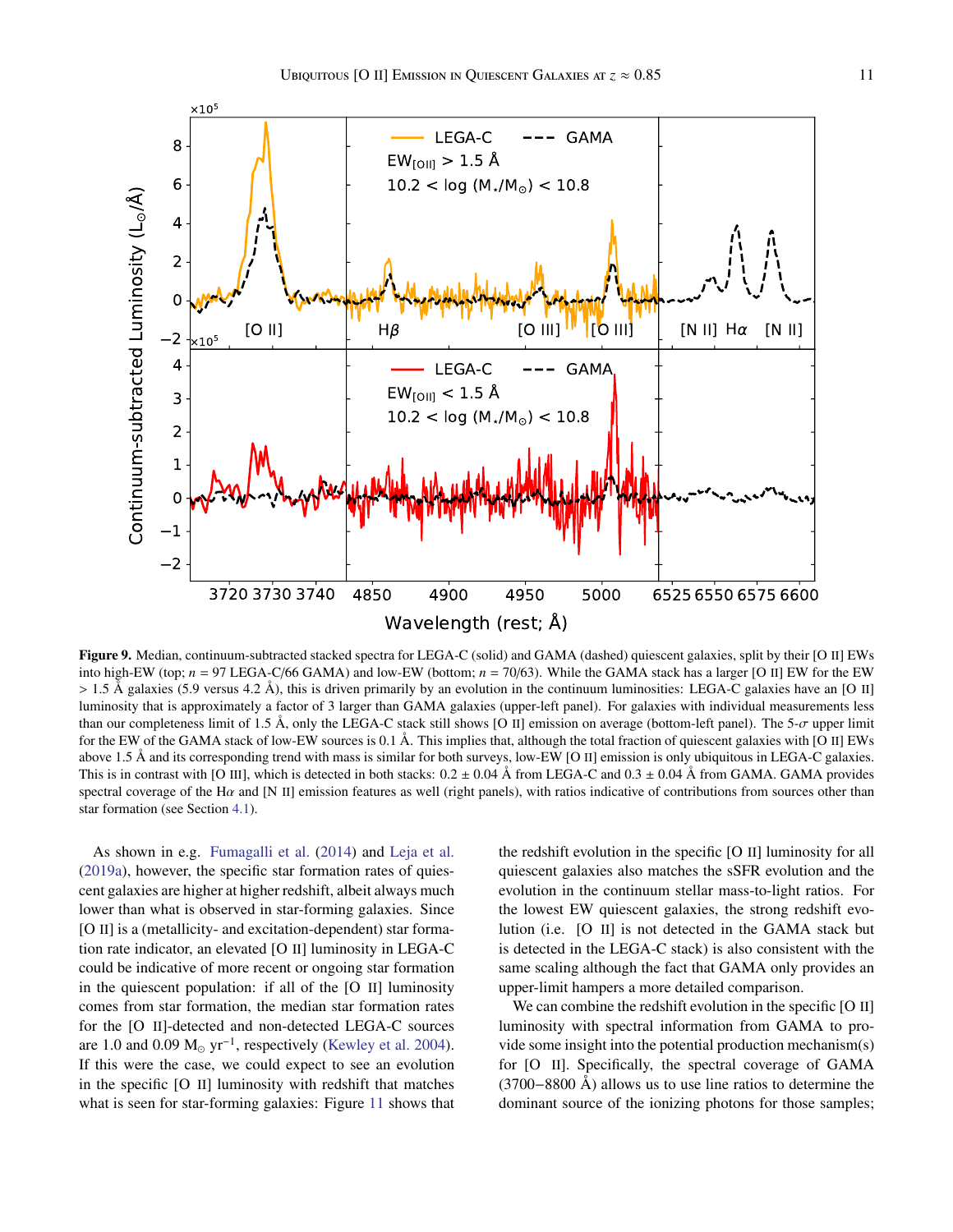

<span id="page-11-0"></span>Figure 10. Fraction of galaxies with [O II] EW in excess of 1.5 Å in bins of stellar mass (left) and redshift (right). Error bars are based on bootstrapping the samples, except in the case of MASSIVE (at  $z \approx 0$ ) where they are Poisson. The incidence rate of [O II] emission does not strongly depend on stellar mass, although GAMA has a very limited number of quiescent galaxies above  $10^{11}$  M<sub>o</sub>. However, the 1.7- $\sigma$  tension between LEGA-C and MASSIVE at stellar masses above  $10^{11.5}$  M<sub>o</sub> and the presence of [O II] in the stacked spectra of low-EW LEGA-C sources implies that the increase in detection fraction with redshift could be a physical effect.

we do not have spectral coverage of  $H\alpha$  or [N II] for the LEGA-C galaxies (right panels of Figure [9\)](#page-10-0). For the EW  $\lt$ 1.5 Å sample from GAMA, the log [O III]/H $\beta$  lower limit is 0.50 and the log [N II]/H $\alpha$  lower limit is 0.37 (3- $\sigma$ , although this is quite uncertain as  $H\alpha$  is undetected and [N II] only has a S/N of 2.2). These line ratios, although only providing weak limits, imply that the stacked spectrum can likely be classified a "LIER" or "LINER," as is commonly observed in red, early-type systems at low- and intermediate-*z* (e.g. [Yan et al.](#page-15-18) [2006;](#page-15-18) [Mendel et al.](#page-14-57) [2013;](#page-14-57) [Lemaux et al.](#page-14-19) [2010;](#page-14-19) [Yan](#page-15-20) [& Blanton](#page-15-20) [2012;](#page-15-20) [Singh et al.](#page-15-21) [2013;](#page-15-21) [Belfiore et al.](#page-13-1) [2016\)](#page-13-1). In the stack based on the EW  $> 1.5$  Å sample from GAMA, the log [O III]/H $\beta$  ratio of 0.14  $\pm$  0.13 and log [N II]/H $\alpha$  ratio of  $-0.066 \pm 0.17$  mean that spectrum can be classified as a "composite" or a combination of star formation and either LIER or an active galactic nucleus [\(Kewley et al.](#page-14-58) [2006\)](#page-14-58). We note that even though the 1" VIMOS slits for LEGA-C typically probe a slightly larger physical region than the 2. I GAMA fibers  $(2, 2, 3,$  compared to  $1, 3, R$ ), results from spatially resolved  $(\approx 2.3$  compared to 1.3  $R_e$ ), results from spatially-resolved spectroscopy suggest that both line EW gradients and line ratio gradients are likely to be quite flat in these systems integrated out to these radii [\(Belfiore et al.](#page-13-1) [2016\)](#page-13-1).

The "composite" nature of the emission line ratios from the stack of sources with EWs in excess of 1.5 Å is supported by the difference between the [O II]-predicted star formation rate and that predicted by the H $\beta$  luminosity: a SFR of 1 M<sub>o</sub> yr<sup>−</sup><sup>1</sup> , consistent with the stacked [O II] luminosity, would have resulted in an H $\beta$  flux of 190×10<sup>-19</sup> erg s<sup>-1</sup> cm<sup>-2</sup> at solar metallicity without dust [\(Murphy et al.](#page-14-59) [2011\)](#page-14-59), or a factor of 7.9 larger than that measured in Table [1.](#page-4-1) We can therefore rule-out star formation as the *sole* source of ionizing photons in the high-EW galaxies (modulo the effects of metallicity, age, or dust attenuation; [Kewley et al.](#page-14-55) [2004\)](#page-14-55), although a fractional contribution of star formation to the ionizing photon budget could be driving the redshift evolution. Contrarily, for the low-EW subsample the predicted  $H\beta$  flux from the [O II]based SFR of 0.09 M<sub>☉</sub> yr<sup>-1</sup> is  $17\times10^{-19}$  erg s<sup>-1</sup> cm<sup>-2</sup>, consistent with the stacked upper limit (Table [1\)](#page-4-1). Together with the implied redshift evolution in the specific [O II] luminosity, we likely cannot conclusively rule-out star formation in these galaxies without better constraints from high-resolution spectra covering  $H\alpha$  and [N II] for LEGA-C galaxies.

If the [O II] in these galaxies were caused at least in part by star formation, we note that it would have to occur on relatively short timescales so as not to strongly affect the  $H\delta$  strength (which is only sensitive to star formation after 50−100 Myr; see also Figure [6\)](#page-7-3) or the broadband magnitudes and colors (see [Wu et al.](#page-15-22) [2018,](#page-15-22) and submitted). Since the total UV and IR luminosities of these galaxies are still likely to be dominated by hot, evolved stars and not stars formed very recently [\(Toft et al.](#page-15-23) [2007;](#page-15-23) [Fumagalli et al.](#page-14-45) [2014;](#page-14-45) [Leja et al.](#page-14-56) [2019a\)](#page-14-56), care must be taken to derive "corrected" star formation rates that are more indicative of the near-instantaneous formation of massive stars: [O II] (or  $H\beta$ ) luminosities alone are not sufficient. Detailed modeling, including contributions from star formation as well as Seyfert/AGN and evolved stel-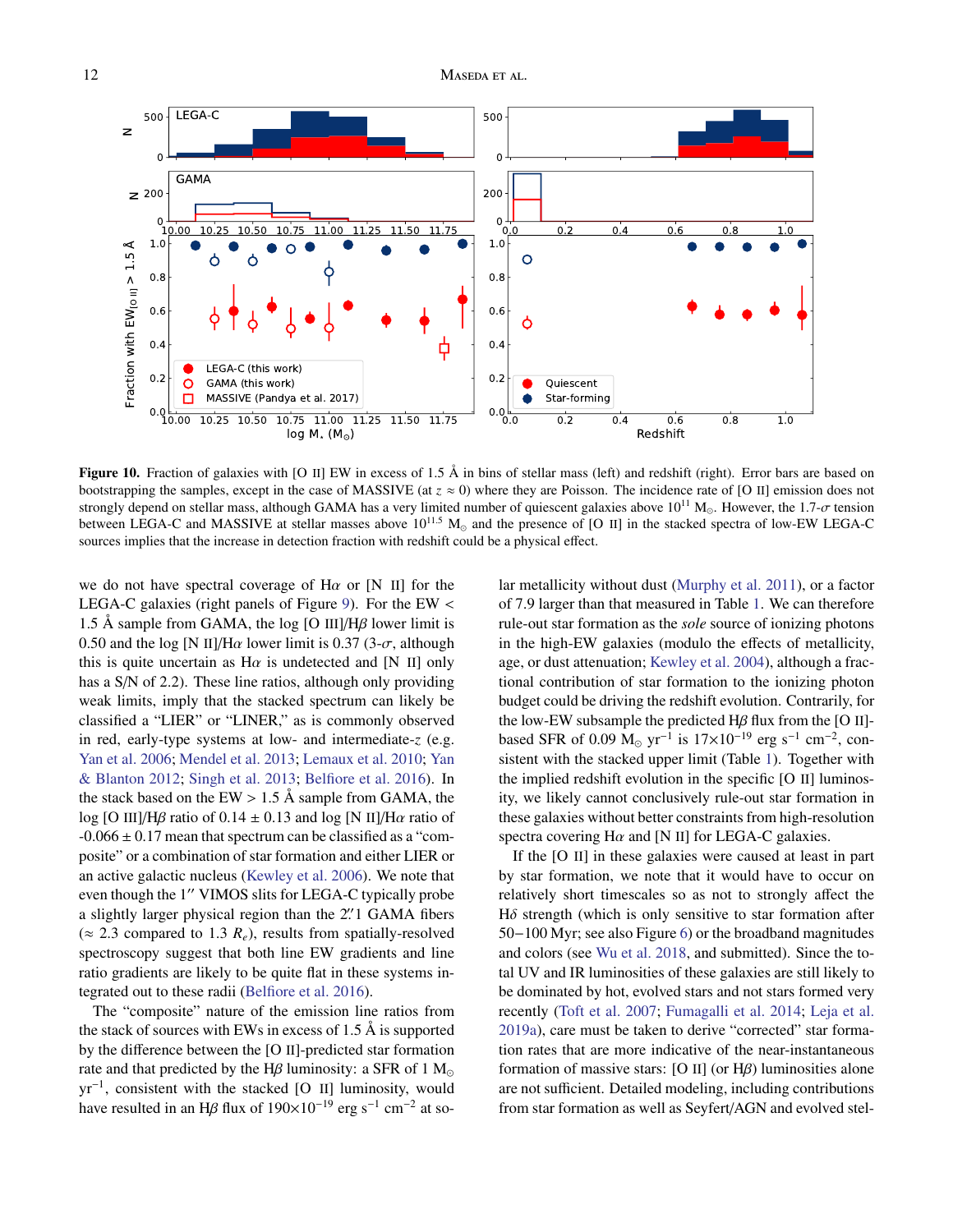

<span id="page-12-1"></span>Figure 11. Redshift evolution of the median "specific [O II] luminosity," the measured [O II] luminosity normalized to the stellar mass of the galaxy, for LEGA-C (filled) and GAMA (open) galaxies with stellar masses in the range  $10^{10.2} - 10^{10.8}$  M<sub>o</sub>. Results from stacked spectra for individual quiescent galaxies with [O II] EWs below 1.5 Å are shown in red (Figure [9;](#page-10-0) the GAMA upper-limit is  $5-\sigma$ ). Errors on the medians are derived by random resampling of the galaxies in each redshift bin. For all quiescent galaxies, the specific [O II] luminosity increases strongly with redshift. The right y-axis shows a representative sSFR value assuming  $M_{\star} = 10^{10.7}$  $M_{\odot}$  and all [O II] comes from star formation, assuming the [Kewley](#page-14-55) [et al.](#page-14-55) [\(2004\)](#page-14-55) calibration. The redshift evolution for the full sample of quiescent galaxies matches the evolution of specific star formation rates in the Universe [\(Speagle et al.](#page-15-24) [2014,](#page-15-24) dashed line), as noted in [\(Fumagalli et al.](#page-14-45) [2014\)](#page-14-45), but it also matches the evolution in *B*-band stellar mass-to-light ratios [\(van der Wel et al.](#page-15-19) [2005,](#page-15-19) dotted line). For the  $EW < 1.5$  Å sample, the evolution could be much faster although the nature of the upper-limit from GAMA makes a firm conclusion difficult to make.

lar populations are required in order to disentangle the various contributions to the observed samples [\(Yan](#page-15-25) [2018\)](#page-15-25). We defer such an analysis to future work.

# 5. SUMMARY AND CONCLUSIONS

<span id="page-12-0"></span>Using extremely deep (S/N  $\approx 20 \text{ Å}^{-1}$ ) spectroscopy from the mass-complete LEGA-C survey, we assess the prevalence of [O II]  $\lambda$  $\lambda$ 3727,3729 emission in  $z \approx 0.85$  galaxies that are classified as quiescent (i.e. not star-forming) according to the UVJ rest-frame color-color diagram. Our primary findings are as follows:

- LEGA-C galaxies with stellar masses in excess of  $10^{10.2}$  M<sub>o</sub>, selected to be quiescent according to the UVJ-criteria, ubiquitously show [O II] emission in their spectra. We see this in both individual and stacked spectra. [O II] is the strongest emission line observed in the stacked spectra, although other emission lines such as  $H\alpha$  (and [N II]), [O III], and  $H\beta$  are also present (Section [3](#page-3-0) and Figure [3\)](#page-5-0).
- We observe correlations between the strength/detection fraction of [O II] and both UVJ colors and  $H\delta_A/D_n4000$ spectral indices, although significant overlap in the distributions prevent us from making an accurate *a priori* prediction for the presence/absence of [O II] in a given galaxy (Figures [4,](#page-6-0) [5,](#page-7-2) and [6;](#page-7-3) Section [3.2\)](#page-6-1).
- The ubiquitous [O II] emission at  $z \approx 0.85$  contrasts with our results at  $z \approx 0.1$  from GAMA, where stacks of the individual low-EW galaxies do not show signatures of [O II] (Section [4](#page-8-0) and Figure [9\)](#page-10-0).
- We see no strong evidence for an evolving incidence rate of  $EW > 1.5$  Å [O II] emission with stellar mass at all redshifts probed here (Figure [10\)](#page-11-0). We do, however, observe significant redshift evolution in the [O II] luminosity (Figure [9\)](#page-10-0), also when normalized by the stellar mass of the galaxy (Figure [11\)](#page-12-1).
- We can classify the GAMA galaxies with  $EW_{\text{IOM}}$  < (>) 1.5 Å as LIERs/LINERs ("composites") according to their line ratios. In both cases, the ubiquitous [O II] emission and the strength of the redshift evolution implies that star formation could potentially contribute fractionally to the observed [O II] luminosity (Section [4.1\)](#page-9-0).

Further work is required to understand the source(s) of the ionizing photons seen in these quiescent galaxies. If the [O II] emission comes predominantly from ongoing star formation, we would expect to see correlations between the strength of [O II] and the strength of Balmer emission lines like H $\alpha$  and H $\beta$ , albeit with the caveat that the [O II]-SFR relationship depends on the metallicity and the dust attenuation (e.g. [Jansen et al.](#page-14-54) [2001\)](#page-14-54). Detailed SED modeling can take old stellar populations into account when fitting the observed UV and IR luminosities [\(Leja et al.](#page-14-56) [2019a\)](#page-14-56), which will allow us to compare the observed [O II] luminosities with the current SFR even when individual Balmer lines are not detected. The strength of [O II] can be combined with age-sensitive spectral features such as H $\delta$  absorption and the  $D_n$ 4000 index in order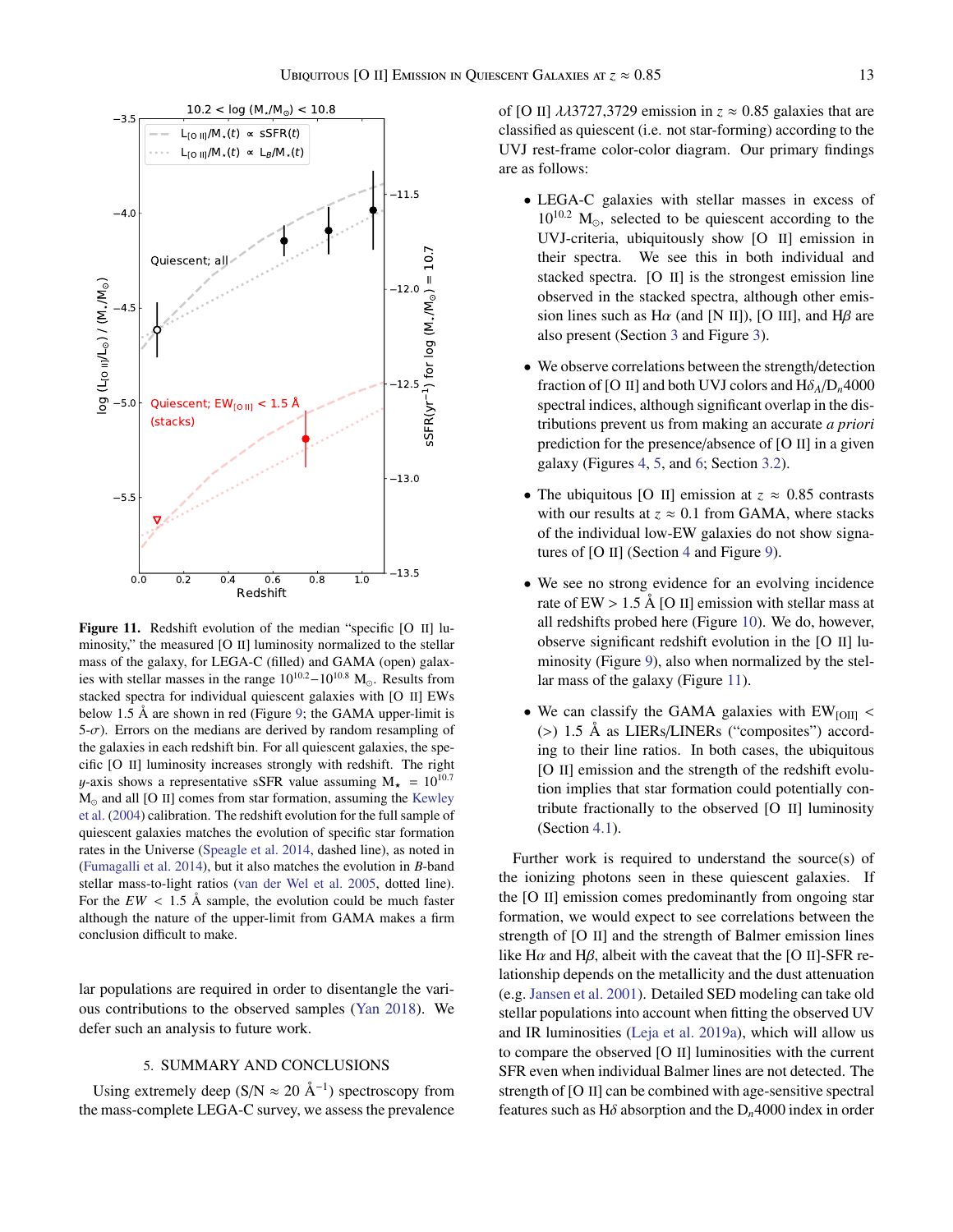to compare with predictions for the evolution in the strength of [O II] with time from e.g. stellar population models that include contributions from evolved stars [\(Byler et al.](#page-14-60) [2019\)](#page-14-60).

Spatially-resolved 2D spectroscopy from LEGA-C as well as follow-up spectroscopy covering  $H\alpha$  and [N II] will also allow us to investigate the incidence rate of AGN in the quiescent population and the contribution of maintenancemode feedback to the ionizing photon budget [\(Whitaker et al.](#page-15-12) [2013\)](#page-15-12). Indeed, both [Gobat et al.](#page-14-25) [\(2017\)](#page-14-25) and [Williams et al.](#page-15-6) [\(2017\)](#page-15-6) utilize spatial information to understand the role of AGN in the production of [O II] photons at  $z = 1.6$  and 1.2, respectively. [Williams et al.](#page-15-6) [\(2017\)](#page-15-6) combine morphological cuts with [O II] (non-)detections and X-ray data to conclude that AGN are unlikely to contribute a significant amount to the integrated [O II] luminosities, also finding a lower [O II] detection fraction in spatially-compact sources (albeit with shallower spectra than those used in this study). [Gobat et al.](#page-14-25) [\(2017\)](#page-14-25) find higher EWs in the wings of the stacked radial [O II] emission line profile compared to the core (11 versus 5 Å) even with similar stellar continua. They interpret this as evidence for young stars being the primary contributor of [O II] photons in their  $(BzK$ -selected) quiescent galaxies. We note that both of these surveys find typical [O II] EWs in quiescent galaxies of 5 Å (i.e. larger than we find in LEGA-C), which could be indicative of higher SFRs at these higher redshifts (e.g. 4.5  $M_{\odot}$  yr<sup>-1</sup> in [Gobat et al.](#page-14-25) [2017;](#page-14-25) see also [Fu](#page-14-45)[magalli et al.](#page-14-45) [2014\)](#page-14-45). The quality of the LEGA-C spectra is high enough to perform spatially-resolved studies on individual objects (Straatman et al. in prep). This work will provide

a more detailed look into the production mechanisms for the ubiquitous [O II] emission in  $z \approx 0.85$  quiescent galaxies.

The authors would like to thank Nell Byler, Jarle Brinchmann, and the anonymous referee for insightful comments and discussions. This project has received funding from the European Research Council (ERC) under the European Union's Horizon 2020 research and innovation program (grant agreement No. 683184).

Based on observations made with ESO Telescopes at the La Silla Paranal Observatory under program IDs 179.A-2004 (the VISTA Kilo-degree Infrared Galaxy Survey), 179.A-2005 (the Deep/Ultra-Deep Near-IR Survey of the COSMOS Field), and 194-A.2005 (the LEGA-C Public Spectroscopy Survey). GAMA is a joint European-Australasian project based around a spectroscopic campaign using the Anglo-Australian Telescope. The GAMA input catalogue is based on data taken from the Sloan Digital Sky Survey and the UKIRT Infrared Deep Sky Survey. Complementary imaging of the GAMA regions is being obtained by a number of independent survey programs including GALEX MIS, VST KiDS, VISTA VIKING, WISE, Herschel-ATLAS, GMRT and ASKAP providing UV to radio coverage. GAMA is funded by the STFC (UK), the ARC (Australia), the AAO, and the participating institutions. The GAMA website is http://www.gama-survey.org/.

## *Facilities:* AAT, ESO:VISTA, HST, VLT:Melipal

*Software:* Astropy [\(Astropy Collaboration et al.](#page-13-12) [2013,](#page-13-12) [2018\)](#page-13-13), EAZY [\(Brammer et al.](#page-13-8) [2008\)](#page-13-8), Matplotlib [\(Hunter](#page-14-61) [2007\)](#page-14-61), MPDAF [\(Bacon et al.](#page-13-14) [2016\)](#page-13-14), NumPy [\(Harris et al.](#page-14-62) [2020\)](#page-14-62), pPXF [\(Cappellari](#page-14-36) [2012\)](#page-14-36), Prospector [\(Johnson et al.](#page-14-34) [2019\)](#page-14-34), pyFSPS [\(Johnson et al.](#page-14-63) [2021\)](#page-14-63), SciPy [\(Virtanen et al.](#page-15-26) [2020\)](#page-15-26), TOPCAT [\(Taylor](#page-15-27) [2005\)](#page-15-27)

## **REFERENCES**

- <span id="page-13-2"></span>Akhshik, M., Whitaker, K. E., Leja, J., et al. 2021, ApJL, 907, L8
- <span id="page-13-4"></span>Ali, S. S., Bremer, M. N., Phillipps, S., & De Propris, R. 2018, MNRAS, 480, 2236
- <span id="page-13-0"></span>Annibali, F., Bressan, A., Rampazzo, R., et al. 2010, A&A, 519, A40
- <span id="page-13-13"></span>Astropy Collaboration, Price-Whelan, A. M., Sipőcz, B. M., et al. 2018, AJ, 156, 123
- <span id="page-13-12"></span>Astropy Collaboration, Robitaille, T. P., Tollerud, E. J., et al. 2013, A&A, 558, A33
- <span id="page-13-14"></span>Bacon, R., Piqueras, L., Conseil, S., Richard, J., & Shepherd, M. 2016, MPDAF: MUSE Python Data Analysis Framework
- <span id="page-13-11"></span>Baldry, I. K., Liske, J., Brown, M. J. I., et al. 2018, MNRAS, 474, 3875
- <span id="page-13-7"></span>Barišić, I., van der Wel, A., Bezanson, R., et al. 2017, ApJ, 847, 72
- <span id="page-13-1"></span>Belfiore, F., Maiolino, R., Maraston, C., et al. 2016, MNRAS, 461, 3111
- <span id="page-13-6"></span>Bell, E. F., Wolf, C., Meisenheimer, K., et al. 2004, ApJ, 608, 752
- <span id="page-13-9"></span>Bezanson, R., van der Wel, A., Straatman, C., et al. 2018, ApJL, 868, L36
- <span id="page-13-5"></span>Bezanson, R., van Dokkum, P., van de Sande, J., Franx, M., & Kriek, M. 2013, ApJL, 764, L8
- <span id="page-13-3"></span>Binette, L., Magris, C. G., Stasińska, G., & Bruzual, A. G. 1994, A&A, 292, 13
- <span id="page-13-8"></span>Brammer, G. B., van Dokkum, P. G., & Coppi, P. 2008, ApJ, 686, 1503
- <span id="page-13-10"></span>Brammer, G. B., van Dokkum, P. G., Franx, M., et al. 2012, ApJS, 200, 13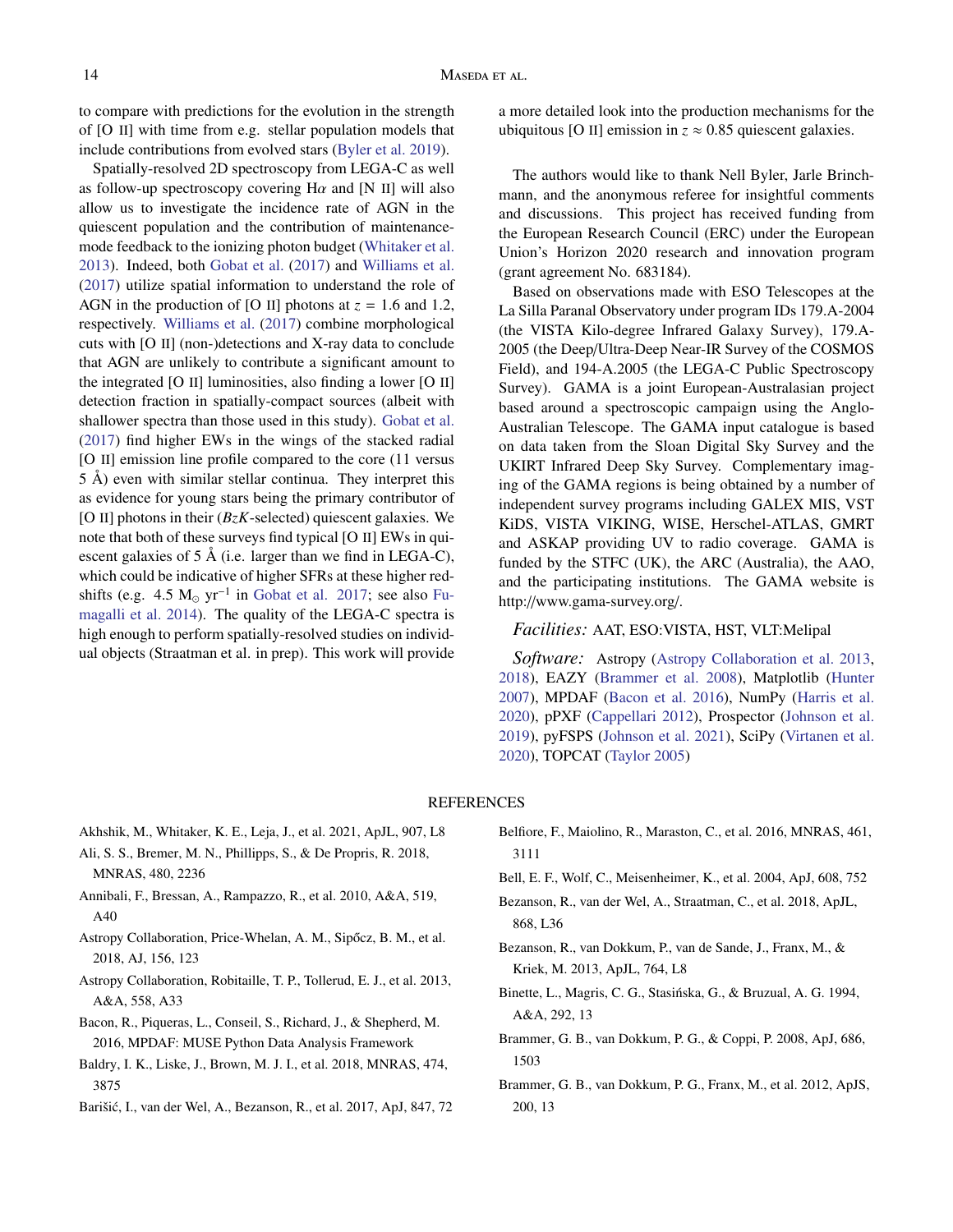- 173, 619 Kewley, L. J., Groves, B., Kauffmann, G., & Heckman, T. 2006, 463, 2363 MNRAS, 461, 766 N. 2017, ApJ, 837, 170 970 2087 Maraston, C. & Thomas, D. 2000, ApJ, 541, 126 A&A, 544, A156 MNRAS, 429, 2212 ApJS, 225, 27 67 862, 125 Oke, J. B. 1974, ApJS, 27, 21 Nature Astronomy, 4, 252 366, 1151 512 618, A85 1835
- <span id="page-14-38"></span>Brinchmann, J., Charlot, S., White, S. D. M., et al. 2004, MNRAS, 351, 1151
- <span id="page-14-40"></span>Brinchmann, J., Kunth, D., & Durret, F. 2008, A&A, 485, 657
- <span id="page-14-22"></span>Brown, T. M., Ferguson, H. C., Smith, E., et al. 2003, ApJL, 584, L69
- <span id="page-14-49"></span>Bruzual, G. & Charlot, S. 2003, MNRAS, 344, 1000
- <span id="page-14-60"></span>Byler, N., Dalcanton, J. J., Conroy, C., et al. 2019, AJ, 158, 2
- <span id="page-14-36"></span>Cappellari, M. 2012, pPXF: Penalized Pixel-Fitting stellar kinematics extraction
- <span id="page-14-37"></span>Cappellari, M. 2017, MNRAS, 466, 798
- <span id="page-14-35"></span>Cappellari, M. & Emsellem, E. 2004, PASP, 116, 138
- <span id="page-14-43"></span>Carleton, T., Guo, Y., Nayyeri, H., et al. 2020, MNRAS, 491, 2822
- <span id="page-14-29"></span><span id="page-14-5"></span>Chabrier, G. 2003, PASP, 115, 763
- Chauke, P., van der Wel, A., Pacifici, C., et al. 2019, ApJ, 877, 48
- <span id="page-14-10"></span>Cid Fernandes, R., Stasińska, G., Mateus, A., & Vale Asari, N. 2011, MNRAS, 413, 1687
- <span id="page-14-30"></span>Civano, F., Marchesi, S., Comastri, A., et al. 2016, ApJ, 819, 62
- <span id="page-14-4"></span>Code, A. D. 1969, PASP, 81, 475
- <span id="page-14-47"></span>Conroy, C., Gunn, J. E., & White, M. 2009, ApJ, 699, 486
- <span id="page-14-48"></span>Conroy, C. & van Dokkum, P. 2012, ApJ, 747, 69
- <span id="page-14-15"></span>Dantas, M. L. L., Coelho, P. R. T., & Sánchez-Blázquez, P. 2021, MNRAS, 500, 1870
- <span id="page-14-18"></span>Dressler, A., Smail, I., Poggianti, B. M., et al. 1999, ApJS, 122, 51
- <span id="page-14-50"></span>Driver, S. P., Hill, D. T., Kelvin, L. S., et al. 2011, MNRAS, 413, 971
- <span id="page-14-27"></span>Faber, S. M., Willmer, C. N. A., Wolf, C., et al. 2007, ApJ, 665, 265
- <span id="page-14-42"></span>Fumagalli, M., Franx, M., van Dokkum, P., et al. 2016, ApJ, 822, 1
- <span id="page-14-45"></span>Fumagalli, M., Labbé, I., Patel, S. G., et al. 2014, ApJ, 796, 35
- <span id="page-14-0"></span>Gallagher, J. S., Faber, S. M., & Balick, B. 1975, ApJ, 202, 7
- <span id="page-14-13"></span>Gallazzi, A., Bell, E. F., Zibetti, S., Brinchmann, J., & Kelson, D. D. 2014, ApJ, 788, 72
- <span id="page-14-25"></span>Gobat, R., Daddi, E., Strazzullo, V., et al. 2017, A&A, 599, A95
- <span id="page-14-9"></span>Greggio, L. & Renzini, A. 1990, ApJ, 364, 35
- <span id="page-14-39"></span>Gunawardhana, M. L. P., Brinchmann, J., Weilbacher, P. M., et al. 2020, MNRAS[1912.08151]

<span id="page-14-62"></span>Harris, C. R., Millman, K. J., van der Walt, S. J., et al. 2020, Nature, 585, 357

- <span id="page-14-1"></span>Heckman, T. M. 1980, A&A, 500, 187
- <span id="page-14-17"></span>Herpich, F., Stasińska, G., Mateus, A., Vale Asari, N., & Cid Fernandes, R. 2018, MNRAS, 481, 1774
- <span id="page-14-61"></span>Hunter, J. D. 2007, Computing in Science & Engineering, 9, 90
- <span id="page-14-54"></span>Jansen, R. A., Franx, M., & Fabricant, D. 2001, ApJ, 551, 825
- <span id="page-14-63"></span>Johnson, B., Foreman-Mackey, D., Sick, J., et al. 2021, dfm/python-fsps: python-fsps v0.4.0
- <span id="page-14-34"></span>Johnson, B. D., Leja, J. L., Conroy, C., & Speagle, J. S. 2019, Prospector: Stellar population inference from spectra and SEDs
- <span id="page-14-46"></span>Kauffmann, G., Heckman, T. M., White, S. D. M., et al. 2003, MNRAS, 341, 33
- <span id="page-14-7"></span>Kaviraj, S., Schawinski, K., Devriendt, J. E. G., et al. 2007, ApJS,
- <span id="page-14-58"></span><span id="page-14-55"></span>Kewley, L. J., Geller, M. J., & Jansen, R. A. 2004, AJ, 127, 2002
- Monthly Notices of the Royal Astronomical Society, 372, 961
- <span id="page-14-26"></span>Khostovan, A. A., Sobral, D., Mobasher, B., et al. 2016, MNRAS,
- <span id="page-14-12"></span>Kriek, M., Labbé, I., Conroy, C., et al. 2010, ApJL, 722, L64
- <span id="page-14-14"></span>Le Cras, C., Maraston, C., Thomas, D., & York, D. G. 2016,
- <span id="page-14-56"></span>Leja, J., Johnson, B. D., Conroy, C., et al. 2019a, ApJ, 877, 140
- <span id="page-14-33"></span>Leja, J., Johnson, B. D., Conroy, C., van Dokkum, P. G., & Byler,
- <span id="page-14-44"></span>Leja, J., Tacchella, S., & Conroy, C. 2019b, ApJL, 880, L9
- <span id="page-14-19"></span>Lemaux, B. C., Lubin, L. M., Shapley, A., et al. 2010, ApJ, 716,
- <span id="page-14-51"></span>Liske, J., Baldry, I. K., Driver, S. P., et al. 2015, MNRAS, 452,
- <span id="page-14-16"></span><span id="page-14-11"></span>Maraston, C., Daddi, E., Renzini, A., et al. 2006, ApJ, 652, 85
- 
- <span id="page-14-31"></span>McCracken, H. J., Milvang-Jensen, B., Dunlop, J., et al. 2012,
- <span id="page-14-57"></span>Mendel, J. T., Simard, L., Ellison, S. L., & Patton, D. R. 2013,
- <span id="page-14-41"></span>Momcheva, I. G., Brammer, G. B., van Dokkum, P. G., et al. 2016,
- <span id="page-14-21"></span>Moresco, M., Pozzetti, L., Cimatti, A., et al. 2013, A&A, 558, A61
- <span id="page-14-59"></span>Murphy, E. J., Condon, J. J., Schinnerer, E., et al. 2011, ApJ, 737,
- <span id="page-14-32"></span>Muzzin, A., Marchesini, D., Stefanon, M., et al. 2013, ApJS, 206, 8
- <span id="page-14-23"></span>Newman, A. B., Belli, S., Ellis, R. S., & Patel, S. G. 2018, ApJ,
- <span id="page-14-53"></span><span id="page-14-28"></span>Pandya, V., Greene, J. E., Ma, C.-P., et al. 2017, ApJ, 837, 40
- <span id="page-14-20"></span>Rudnick, G., Jablonka, P., Moustakas, J., et al. 2017, ApJ, 850, 181
- <span id="page-14-8"></span>Salvador-Rusiñol, N., Vazdekis, A., La Barbera, F., et al. 2020,
- <span id="page-14-2"></span>Sarzi, M., Falcón-Barroso, J., Davies, R. L., et al. 2006, MNRAS,
- <span id="page-14-6"></span>Schawinski, K., Kaviraj, S., Khochfar, S., et al. 2007, ApJS, 173,
- <span id="page-14-24"></span>Schreiber, C., Glazebrook, K., Nanayakkara, T., et al. 2018, A&A,
- <span id="page-14-3"></span>Serra, P., Oosterloo, T., Morganti, R., et al. 2012, MNRAS, 422,
- <span id="page-14-52"></span>Sharp, R., Saunders, W., Smith, G., et al. 2006, in Society of Photo-Optical Instrumentation Engineers (SPIE) Conference Series, Vol. 6269, Society of Photo-Optical Instrumentation Engineers (SPIE) Conference Series, ed. I. S. McLean & M. Iye, 62690G